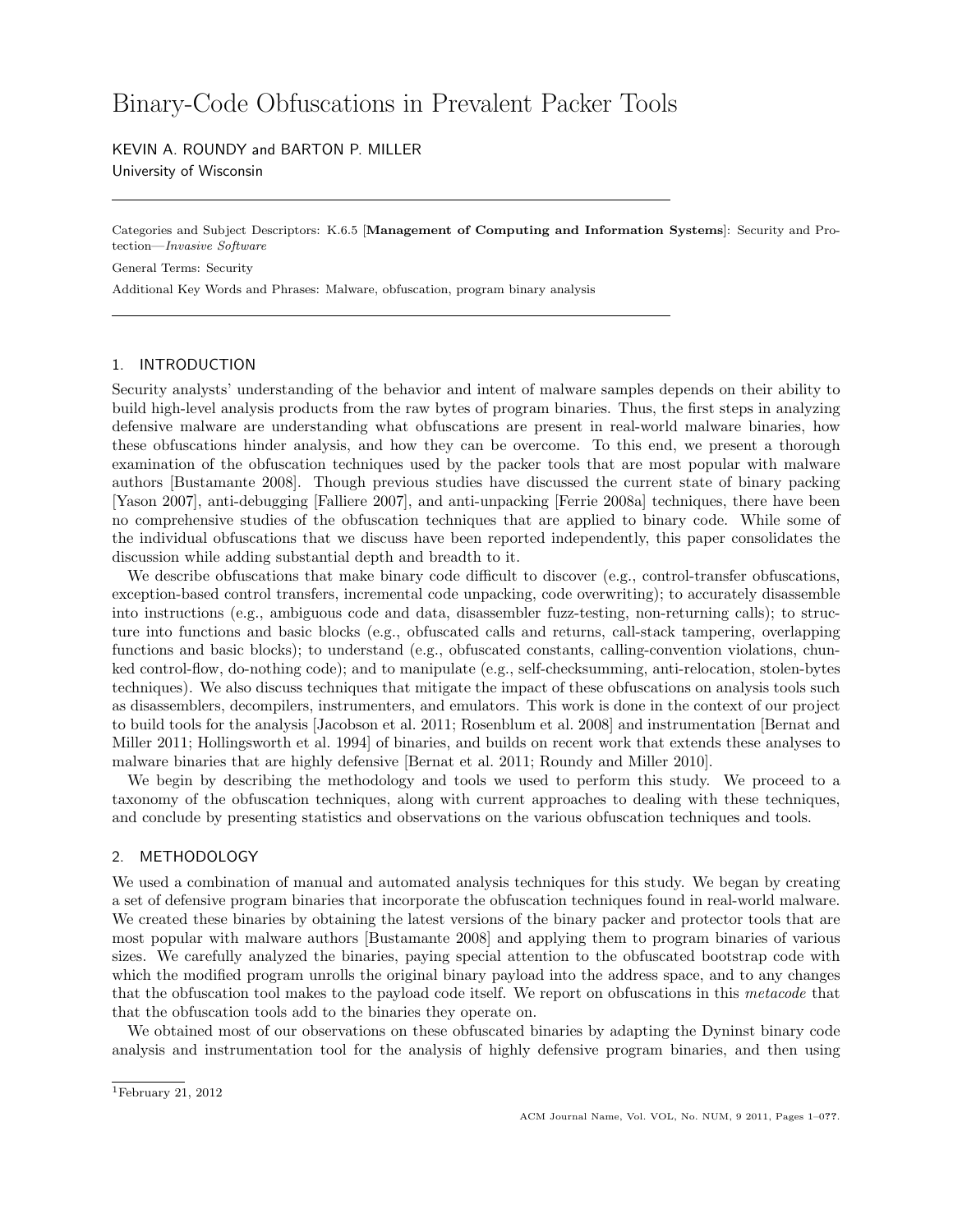it for that purpose [Bernat et al. 2011; Roundy and Miller 2010]. Adapting Dyninst to handle defensive binaries required a detailed understanding of the obfuscation techniques employed by these packer tools. Dyninst's ambitious analysis and instrumentation goals include the ability to discover, analyze, monitor, and modify binary code. Our obfuscation-resistant version of Dyninst applies parsing techniques to disassemble obfuscated code and constructs control-flow graphs (CFGs) and data-flow analyses of the program, updating these analyses at runtime based on observations of the monitored program's behavior. We stress-tested our tool's analysis and instrumentation techniques by instrumenting every memory access and every basic block in the obfuscated programs. Our instrumentation tool is designed to be resistant to any errors in the analysis [Bernat et al. 2011], however, our initial prototype was not, and therefore ran head-on into nearly every obfuscation technique employed by these programs [Roundy and Miller 2010]. We automatically generated statistical reports of defensive techniques employed by these packer tools with our obfuscation-resistant version of Dyninst, and we present those results in this study.

We also spent considerable time perusing each binary's obfuscated code by hand in the process of getting Dyninst to successfully analyze these binaries, aided by the OllyDbg [Yuschuk 2000] and IdaPro [Guilfanov 2011] interactive debuggers (Dyninst does not have a code-viewing GUI). In particular, we systematically studied the metacode of each packed binary to achieve a thorough understanding of its overall behavior and high-level obfuscation techniques.

## 3. THE OBFUSCATION TECHNIQUES

We structure this discussion around foundational binary analysis tasks. For each task, we describe solutions to those tasks, present defensive techniques that malware authors use to complicate the tasks, and survey any counter-measures that analysts take to deal with the defensive techniques.

We proceed by presenting foundational analysis tasks in the following sequence. The analyst must begin by finding the program binary's code bytes. The next task is to recover the program's machine-language instructions from the code bytes with disassembly techniques. The analyst can then group the disassembled bytes into functions by identifying function boundaries in the code. To modify and manipulate the code's execution, the analyst may patch code in the program binary. Finally, the analyst may attempt to bypass the defensive code in malware binaries by rewriting the binary to create a statically analyzable version of the program.

The analyst must begin by recovering the program binary's code bytes. From there, the analyst applies disassembly techniques to recover the program's machine-language instructions from the code bytes. The analyst then groups these instructions into functions by identifying function boundaries in the code. To modify and manipulate the code's execution, the analyst may patch code in the program binary. Finally, the analyst may attempt to bypass the defensive code in malware binaries by rewriting the binary to create a statically analyzable version of the program.

## 3.1 Binary Code Extraction

The most fundamental task presented to a binary analyst is to capture the program binary's code bytes so that the code itself can be analyzed. This is trivially accomplished on non-defensive binaries that do not generate code at run-time, because compilers typically put all of the code in a .text section that is clearly marked as the only executable section of the program binary. Static analysis techniques, which extract information from program files, can collect the program's code bytes by simply reading from the executable portions of the binary file. The code bytes of non-defensive binaries can also be extracted from the program's memory image at any point during its execution, as the code does not change at run-time and binary file formats clearly indicate which sections of the program are executable.

Binary code extraction becomes much harder, however, for programs that create and overwrite code at run-time. Defensive malware binaries are the biggest class of programs with this characteristic, though justin-time (JIT) compilers such as the Java Virtual Machine [Lindholm and Yellin 1999] (which compiles java byte code into machine-language sequences just in time for them to execute) also fit this mold. Since the same analysis techniques apply both to obfuscated programs and JIT compilers, we discuss these techniques after our description of code packing and code overwriting.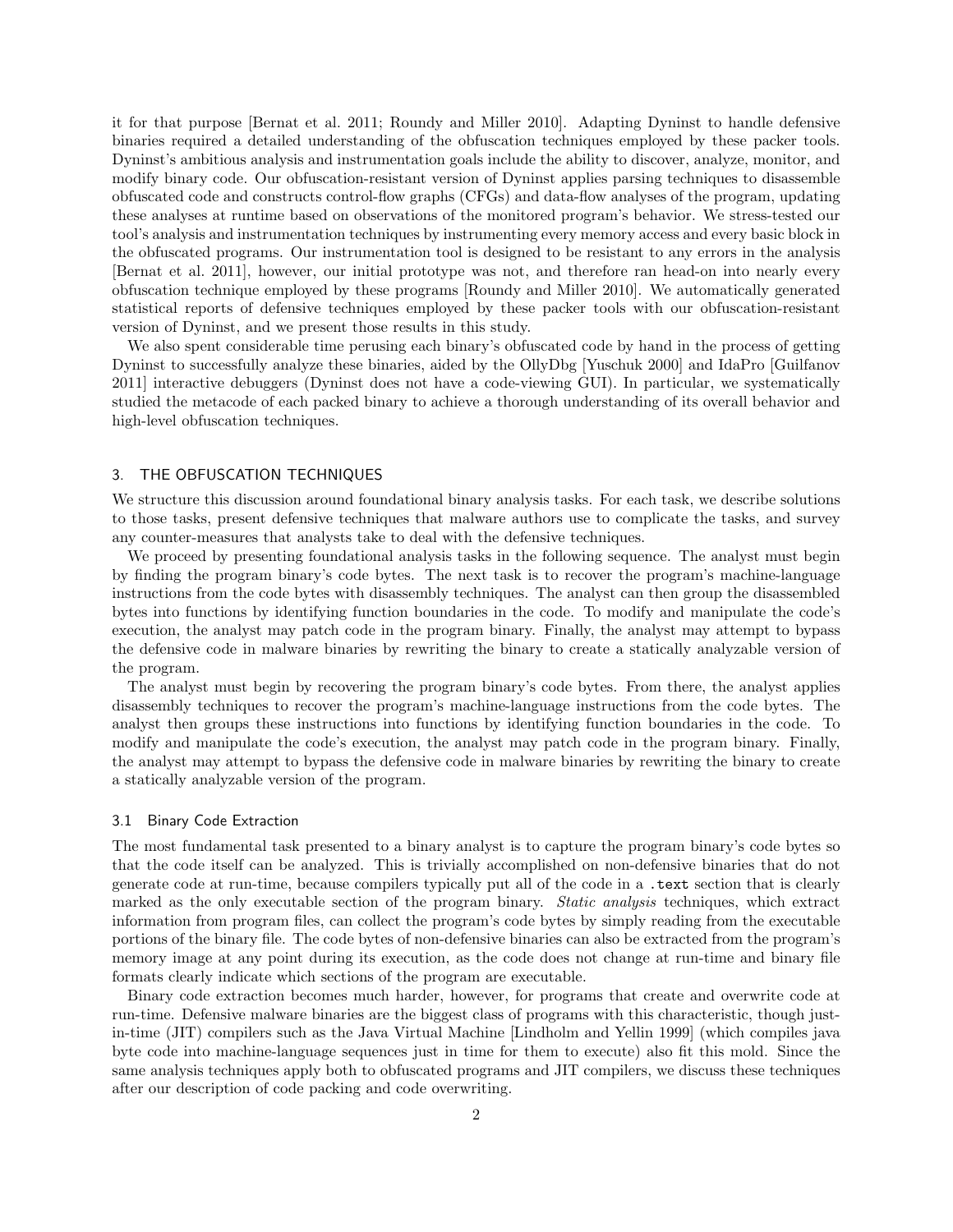

Fig. 1. Abstract view of a representative packing transformation performed by the UPX packer. UPX compresses malware.exe's code and data, setting the packed binary's entry point to its bootstrap code, which will unpack the code and data into memory at run-time. UPX replaces malware.exe's Import Table and Import Address Table with its own, much smaller tables that import only the LoadLibrary and GetProcAddress functions. UPX uses these functions to reconstruct the original import table at run-time.

3.1.1 Code packing. At least 75% of all malware binaries use code-packing techniques to protect their code from static analysis and modification [BitDefender 2007; Trilling 2008]. A packed binary is one that contains a payload of compressed or encrypted code that it unpacks into its address space at run-time. In practice, most malware authors incorporate this technique by compiling their code into a normal program binary and then processing the binary with a packer tool to create a packed version. Figure 1 illustrates the packing transformation performed by UPX; most other packer transformations can be thought of as elaborations on UPX's basic scheme. The packer tool sets the executable's entry point to the entry point of bootstrap code that unpacks the payload and then transfers control to the payload's original entry point (OEP). When the bootstrap code unrolls packed code and data, it places them at the same memory addresses that they occupied in the original binary so that position-dependent instructions do not move and data accesses find the data in their expected locations. UPX also packs the Portable Executable (PE) binary format's Import Table and Import Address Table (IAT) data structures, which list functions to import from other shared libraries. These tables are packed both because they would reveal significant information about the payload code and because they are highly amenable to compression. Upon loading a binary into memory, the Windows linker/loader processes these tables and writes imported function addresses into the IAT, but since packed binaries decompress the payload binary's import tables after load time, packer bootstrap code must fill in the payload binary's IAT itself.

The most common elaboration on this basic recipe for binary packing is one in which portions of the packer's bootstrap code itself are packed. Most packers use a small unpacking loop to decompress a more sophisticated decompression or decryption algorithm that unpacks the actual payload. This incremental approach achieves some space savings, but more importantly, it protects the bulk of the bootstrap code itself from static analysis. The latter is clearly the motivation for ASProtect, 99.1% of whose metacode is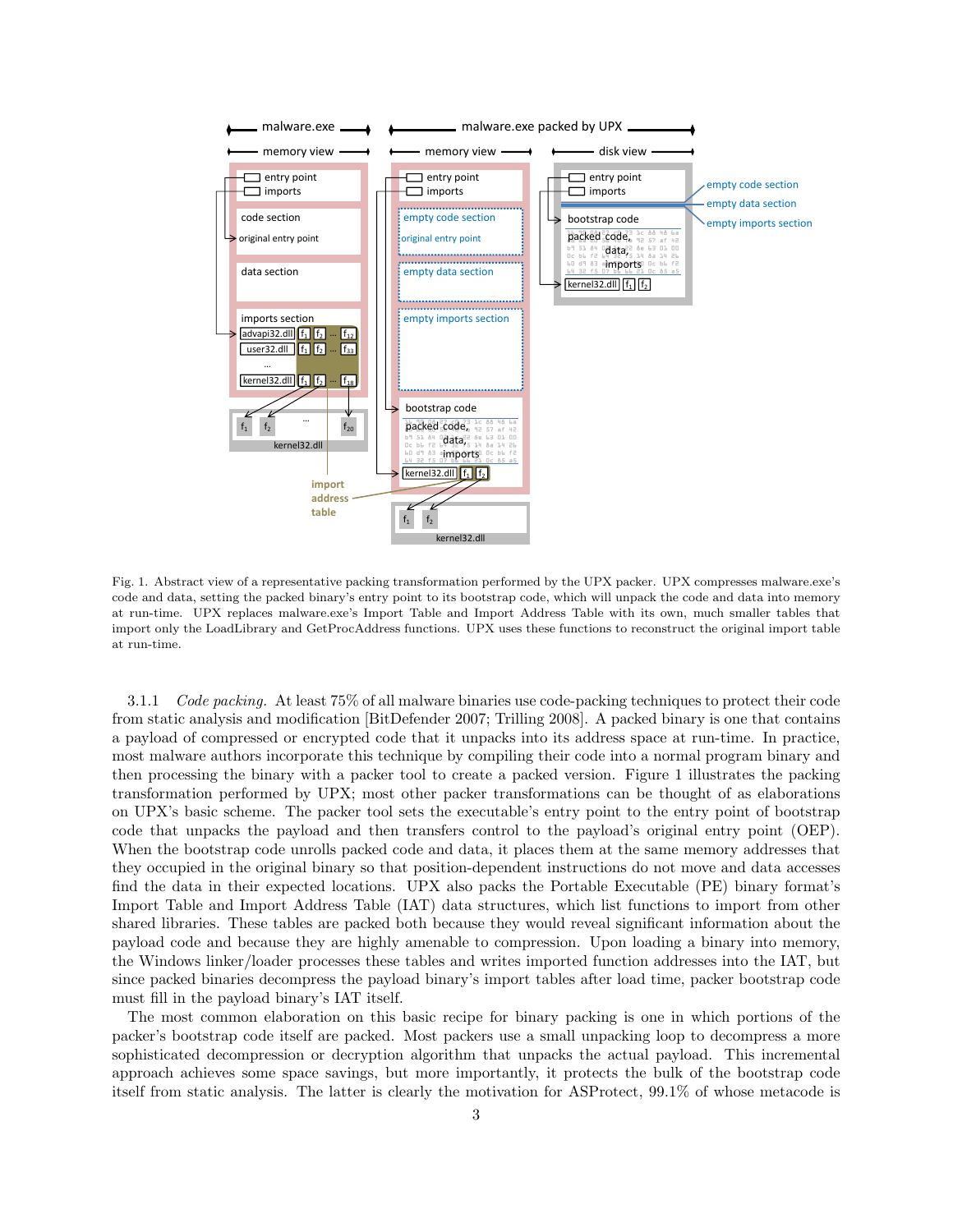dynamically unpacked, and for other similar "protector" tools that unpack their metacode in many stages, often at no space savings, and frequently overwriting code as they do so.

Approaches. Analysis tools use both static and dynamic techniques to retrieve packed code bytes. The widely used X-Ray technique [Perriot and Ferrie 2004] statically examines the program binary file with the aim of seeing through the compression and encryption transformations with which the payload code is packed. This technique leverages statistical properties of packed code to recognize compression algorithms and uses known cipher-text attacks to crack weak encryption schemes (i.e., the analyst packs a binary of their choice and therefore has the unencrypted payload in advance). The weakness of the X-Ray technique is its ineffectiveness against strong encryption and multiple layers of compression or encryption. An alternative static approach is to extract the portion of the bootstrap code that does the unpacking and use it to create an unpacker tool. A research prototype by Coogan et al. makes strides towards automating this process, and Debray and Patel built an improved prototype that incorporates dynamic analysis to help better identify and extract the code that does the unpacking [Coogan et al. 2009; Debray and Patel 2010]. Though promising, this approach has not been shown to work on a broad sample of real-world malware.

Dynamic analysis is an obvious fit for unpacked code extraction since packed binaries unpack themselves as they execute, and because this approach works equally well for JIT-style code generation. Dynamic binary translation and instrumentation techniques such as those used by Qemu [Bellard 2005] and DynamRIO [Bruening 2004] have no difficulty in finding dynamic code, since they do not attempt to discover the program's code until just before it executes. However, this approach does not distinguish between code that is statically present in the binary and code that is created at run-time. Dynamic unpacking tools such as Renovo [Kang et al. 2007] and EtherUnpack [Dinaburg et al. 2008] detect and capture unpacked code bytes by tracing the program's execution at a fine granularity and logging memory writes to identify written-then-executed code. They leverage the Qemu [Bellard 2005] whole-system emulator and the Xen virtual-machine monitor [Barham et al. 2003], respectively, which allows them to observe the execution of the monitored malware without being easily detected. The same approach of identifying written-then-executed code is used by unpackers that monitor programs with first-party dynamic instrumenters [Quist and Valsmith 2007], the debugger interface [Royal et al. 2006], interactive debugger tools [Guilfanov 2005; Prakash 2007; Stewart 2007], and sandboxed emulators [Graf 2005; Stepan 2005]. Unpacker tools that have monitored packed malware from the operating system track execution and memory writes at the coarser granularity of memory pages [Guo et al. 2008; Martignoni et al. 2007]. The aforementioned dynamic unpacker tools run packed programs either for a certain timeout period, or until they exhibit behavior that could indicate that they are done unpacking [Martignoni et al. 2007; Yegneswaran et al. 2008]. The primary limitations of the fine-grained monitoring techniques are that they only identify code bytes that actually executed and they incur orders-of magnitude slowdowns in execution time. Meanwhile, the efficient design of coarse-grained techniques makes them suitable for anti-virus products, but their coarse memory-page granularity means that they cannot identify the actual code bytes on unpacked code pages and that they cannot identify or capture overwritten code bytes.

The aforementioned dynamic unpacking techniques deliver the captured code bytes so that static analysis techniques can be used afterwards to recover the program's instructions and code structure. Our Dyninst instrumenter and the Bird interpreter [Nanda et al. 2006] instead apply static code-parsing techniques before the program executes, and use dynamic instrumentation to identify gaps in that analysis at run-time. Dyninst differs from Bird by capturing dynamically unpacked code and re-applying its code-parsing techniques (discussed in Section 3.2) to always provide users with structural analysis of the program's code prior to its execution.

3.1.2 Code Overwriting. Self-modifying programs move beyond unpacking by overwriting existing code with new code at run-time. Code overwrites often occur on the small end of the spectrum, affecting a single instruction, or even just a single instruction operand or opcode. For example, the ASPack packer modifies the push operand of a push 0, ret instruction sequence at run-time to push the OEP address onto the call stack and jump to it. On the other hand, the UPack packer's second unpacking loop unrolls payload code on top of its first unpacking loop, removing several basic blocks at once from the function that is currently executing. Code overwrites range anywhere from one byte to several kilobytes, but the packers we survey in this paper only overwrite their own metacode. More complex code overwriting scenarios are possible, for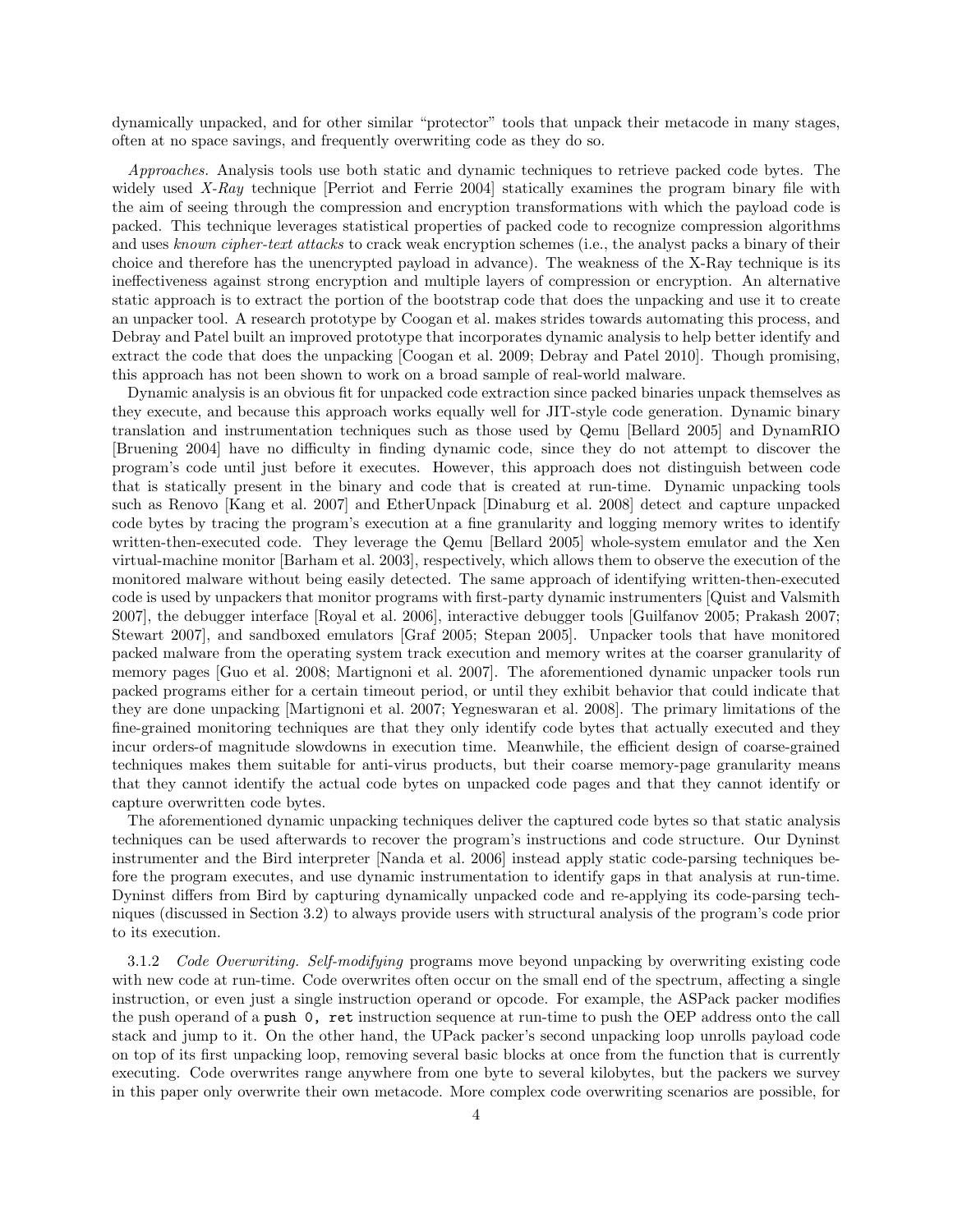example, the MoleBox packer tool and DarkParanoid virus [16 1998] repeatedly unpack sensitive code into a buffer, so that only one buffer-full of the protected code is exposed to the analyst at any given time. However, this approach is sufficiently hard to implement [Debray and Evans 2002] that relatively few malware binaries have attempted it.

Approaches. Code overwriting presents a problem to both static and dynamic approaches to binary code identification and analysis, as there is no point in time at which all of the program's code is present in the binary. For this reason, most unpacking tools do not capture overwritten bytes. The exception are tools that monitor the program's execution at a fine granularity and capture snapshots of each program basic block as soon as it executes [Anckaert et al. 2007; Kang et al. 2007].

Representing self-modifying code is challenging, as most binary analysis products do not account for code overwriting (e.g., control-flow graphs). Anckaert et al. propose an extended CFG representation that incorporates all versions of the code existing in the program at different points in time [Anckaert et al. 2007]. However, most CFG-building tools for defensive code are not equipped to build Anckaert-style CFGs, since they do not capture overwritten code bytes and do not build the CFG until after the program is done executing, when the overwritten code is gone [Madou et al. 2005; Yegneswaran et al. 2008]. Since Dyninst keeps its analysis up to date as the program executes, it could be used to generate an Anckaert-style CFG, but by default it maintains a normal CFG and provides CFG deltas whenever it updates its analysis in response to code unpacking or overwrites.

## 3.2 Disassembly

Once the code bytes have been captured, static analysis techniques can accurately disassemble most of the code in compiler-generated program binaries, even when those binaries have been stripped of all symbol information [Guilfanov 2011; Rosenblum et al. 2010]. The underlying technique employed by disassembly tools is to disassemble the binary code starting from known entry points into the program. *Linear-sweep* parsing [GNU Project - Free Software Foundation 2011; Schwarz et al. 2002] disassembles sequentially from the beginning of the code section and assumes that the section contains nothing but code. Since the code section is not always clearly indicated as such, and frequently contains non-code bytes such as string data and padding, this approach yields unsatisfying results. The alternate recursive-traversal approach [Sites et al. 1993; Theiling 2000] finds instructions by following all statically traversable paths through the program's control-flow starting from known function addresses. This technique is far more accurate, but misses the control transfer targets of instructions that determine their targets dynamically based on register values and memory contents. This weakness of recursive-traversal parsing is not significant for binaries that identify function entry address with symbol information, as most of the missing control transfer targets are to function entries or to jump table entries that can be identified through additional symbol information or static analysis [Cifuentes and Van Emmerik 1999]. Even for binaries that are stripped of symbol information, machinelearning techniques can identify enough function entry points (by recognizing instruction patterns that compilers use at function entries) to help recursive-traversal parsing achieve good code coverage [Rosenblum et al. 2008].

Unfortunately for the analyst, binary code can easily flout compiler conventions while remaining efficacious. Anti-disassembly techniques aim to violate the assumptions made by existing parsing algorithms so that they can both hide code from the disassembler and corrupt the analysis with non-code bytes. Defensive binaries remove all symbol information, leaving only one hint about the location of code in the binary: the executable's entry point. To limit the amount of code that can be found by following control transfer edges from this entry point, these binaries obfuscate their control flow. Compensating for poor code-coverage with compiler-specific knowledge is usually not an option since much of the code is hand-written assembly code and therefore, highly irregular. Additionally, code obfuscations deliberately blur the boundaries between code and non-code bytes to make it difficult to distinguish between the two [Collberg et al. 1998; Linn and Debray 2003; Popov et al. 2007]. We begin our discussion with anti-disassembly techniques that hide code and transition into techniques that corrupt the analysis with non-code bytes or uncover errors in the disassembler.

3.2.1 Non-returning calls. The call instruction's intended purpose is to jump to a function while pushing a return address onto the call stack so that the called function can use a ret instruction to pop the return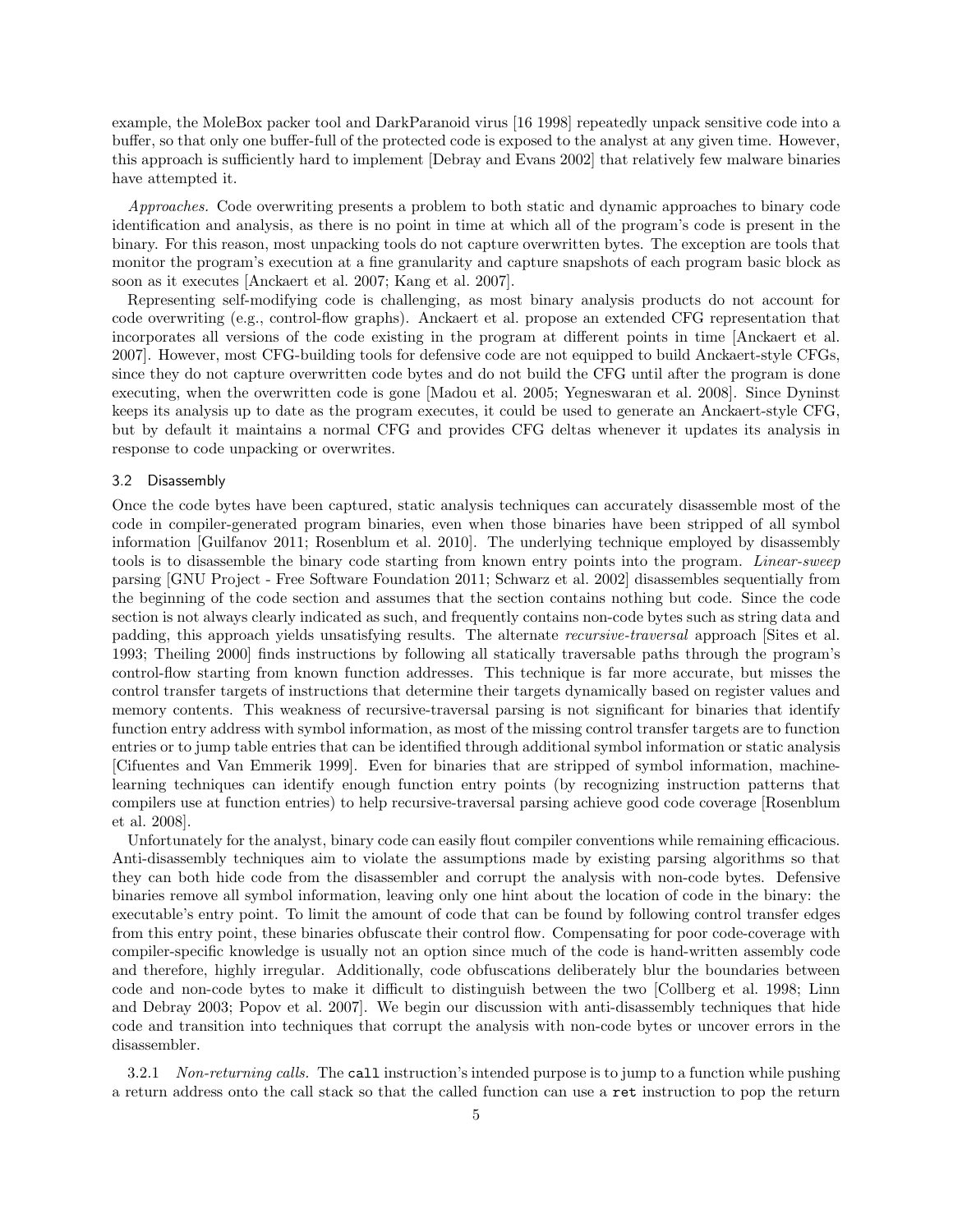| Call                   | <b>Emulated Call</b>                                                            | Misused Call                                          |
|------------------------|---------------------------------------------------------------------------------|-------------------------------------------------------|
| call <target></target> | push $\langle PC + sizeof(push) + sizeof(jmp) \rangle$<br>jmp <target></target> | call <target></target>                                |
|                        | (a)                                                                             | .target<br>pop <register-name><br/>b)</register-name> |

Fig. 2. Part (a) illustrates a call and equivalent instruction sequence while Part (b) illustrates an unconventional use of the call instruction that gets a PC-relative value into a general-purpose register.

address from the top of the stack and jump there, resuming execution at the instruction following the call. However, the call instruction also lends itself to be used as an obfuscated jmp instruction; its semantics are equivalent to the push-jmp sequence of Figure 2a. Since the call instruction pushes a return address onto the stack, a misused call is usually paired with a pop instruction at the call target to remove the PC-relative return address from the stack (see Figure 2b). This easily implemented obfuscation attacks analysis tools in in three ways. First, parsers assume that there is a function at the call's target that will return to the call's *fall-through address* (i.e., the address immediately following the call instruction). Based on this assumption, recursive-traversal parsers assume that the bytes following a non-returning call instruction represent a valid instruction sequence, and erroneously parse them as such. Second, the attack breaks an important assumption made by code parsers for identifying function boundaries, namely, that the target of a call instruction belongs to a different function than that of the call instruction itself. Finally, a binary instrumenter cannot move the call instruction of such a call-pop sequence without changing the PC-relative address that the pop stores into a general-purpose register. Moving the call instruction without compensating for this change usually results in incorrect program execution, as packer metacode frequently uses the PC-relative address as a base pointer from which to access data. On average, 7% of all call instructions used in packer metacode are non-standard uses of the instruction, and as seen in Table I of Section 4, most packer tools use this obfuscation.

Approaches. The recursive-traversal parsing algorithm's assumption that there is valid code at the fallthrough address of each call instruction means that it includes many non-code bytes in its analysis of obfuscated code. Unfortunately, removing this assumption drastically reduces the percentage of code that the parser can find, owing to the ubiquity of the call instruction and the fact that there usually is valid code at call fall-through addresses, even in obfuscated code. Researchers have proposed removing the recursivetraversal algorithm's assumption that calls return and compensating for the loss of code coverage through additional code-finding techniques. Kruegel et al. [Kruegel et al. 2004] compensate by speculatively parsing after call instructions and use their statistical model of real code sequences to determine whether the speculatively parsed instruction sequences are valid. Unfortunately, their tool targeted a specific obfuscator [Linn and Debray 2003] and its code-finding techniques rely heavily on the presence of specific instruction sequences at function entry points; most obfuscated code does not exhibit such regularity. Dyninst also modifies the recursive-traversal algorithm, to assume that a call does not return unless a binary slice [Cifuentes and Fraboulet 1997] of its called function can conclusively demonstrate that it does. When the binary slice of a called function is inconclusive, Dyninst does not parse at the call fall-through and instruments the ret instructions in the function to discover their targets at run-time. Though pure dynamic analysis approaches also identify instructions accurately in the face of non-returning calls, they only find those instructions that execute in a given run of the program.

3.2.2 Call-stack tampering. While non-returning calls involve non-standard uses of the call instruction, call-stack tampering adds non-standard uses of the ret instruction as well. Figure 3 illustrates three callstack tampering tricks used by the ASProtect packer. Figure 3a shows an obfuscated push-ret instruction sequence that is used as an equivalent to a jmp ADDR instruction. Figure 3b is a somewhat more complex instruction sequence that is also a jmp ADDR equivalent. Figure 3c shows a function that increments its return address by a single byte, causing the program to resume its execution at a location that recursive-traversal parsing would not detect without additional analysis.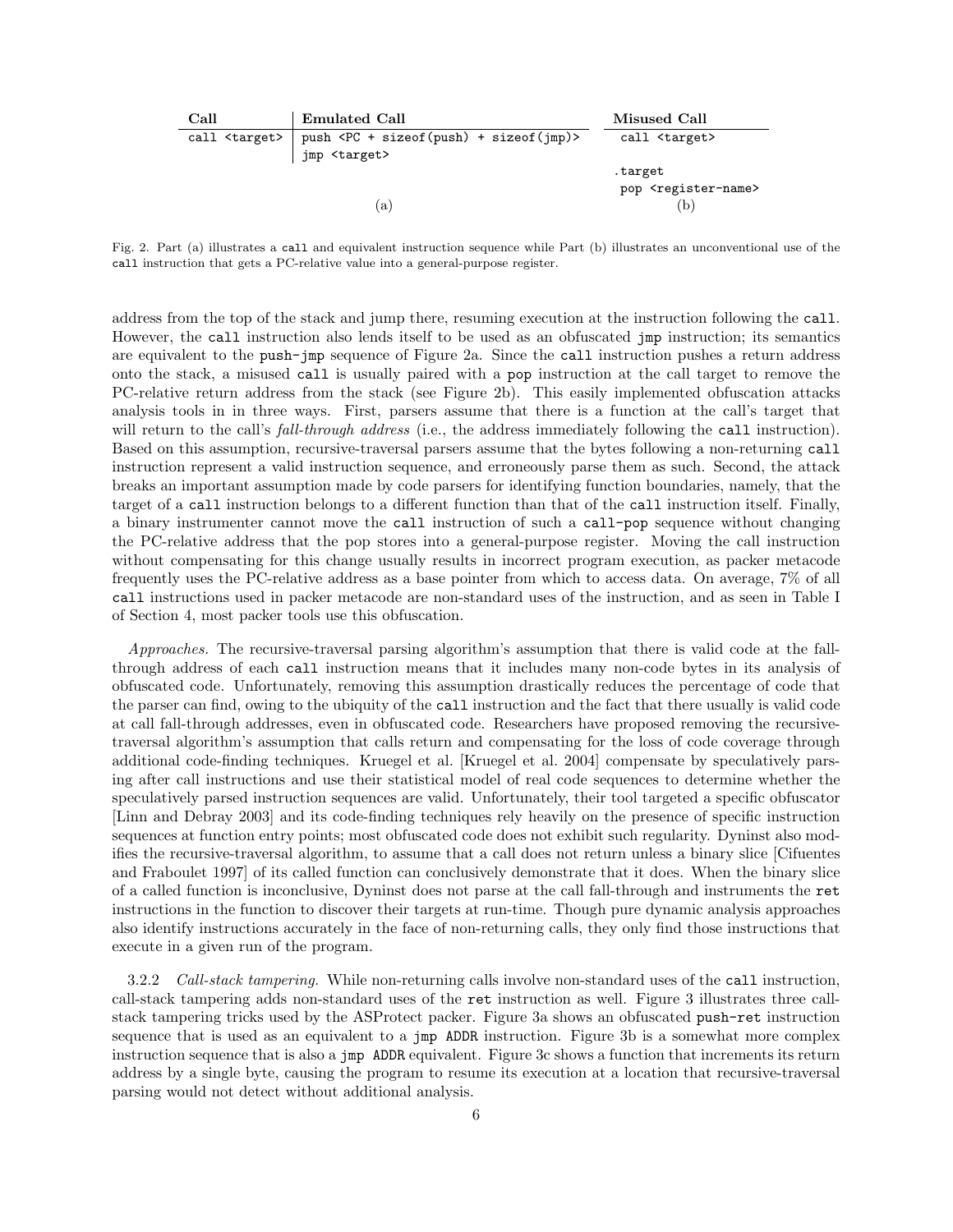| push ADDR | push ADDR | pop ebp  |  |
|-----------|-----------|----------|--|
| $\cdots$  | call .foo | inc ebp  |  |
| ret       | ret       | push ebp |  |
|           | .foo      | ret      |  |
|           | ret       |          |  |
| (a)       | (b)       | (c)      |  |

Fig. 3. Code sequences that tamper with the call stack. (a) and (b) are equivalent to jmp ADDR, while (c) shows a procedure that jumps to return-address  $+1$ 

Approaches. To our knowledge, ours is the only tool to apply static analysis techniques to ret target prediction, which allows us to improve the coverage and accuracy of our pre-execution analyses. Dyninst uses backwards slices at return instructions to determine whether a ret jumps to the function's return address as expected or to another address. When the slice fails to identify the ret's target, Dyninst falls back on dynamic analysis to determine its target at run-time.

3.2.3 Obfuscated control-transfer targets. All of the packers in our study use indirect versions of the call and jmp instructions, which obfuscate control transfer targets by using register or memory values to determine their targets at run-time. Of course, even compiler-generated code contains indirect control transfers, but compilers use direct control transfers whenever possible (i.e., for transfers with a single statically known target) because of their faster execution times. One reason that packers often opt for indirect control transfers over their direct counterparts is that many packers compete for the bragging rights of producing the smallest packed binaries, and the IA-32 call  $\langle$ register> instruction is only 2 bytes long, while the direct call  $\leq$  address> instruction occupies 6 bytes. This small savings in packer metacode size is clearly a significant motivation for small packers, the smallest three of which choose indirect call instructions 92% of the time, while the remaining packers use them at a more moderate 10% rate. Obfuscation is also an important motivating factor, as many indirect control transfers go unresolved by static analysis tools. Obfuscators can increase the penalty for not analyzing an indirect control transfer by causing a single indirect control transfer to take on multiple targets [Linn and Debray 2003]. ASProtect uses this obfuscation more than any other packer that we have studied; our analysis of its code revealed 23 indirect call instructions with multiple targets.

Approaches. Indirect control-transfer targets can be identified inexpensively when they get their targets from known data structures (e.g., the Import Address Table) or read-only memory. By contrast, static analysis of indirect control-transfer targets is particularly difficult in packed binaries, as they frequently use instructions whose targets depend on register values, and because these binaries typically allow writes to all of their sections. Though value-set analyses [Balakrishnan and Reps 2004] could theoretically reveal all possible targets for such indirect control transfer instructions, this technique requires a complete static analysis of all memory-writing instructions in the program, and therefore does not work on binaries that employ code unpacking or code overwrites. Because of these difficulties in resolving obfuscated control transfers in the general case, most static analysis tools restrict their pointer analyses to standard uses of indirect calls and jumps that access the IAT or implement jump tables [Cifuentes and Van Emmerik 1999; Guilfanov 2011; Yuschuk 2000]. While dynamic analysis trivially discovers targets of indirect control transfers that execute, it may leave a significant fraction of the code un-executed and usually will not discover all targets of multiway control transfer instructions. Researchers have addressed this weakness with techniques that force the program's execution down multiple execution paths [Babic et al. 2011; Moser et al. 2007], but even these extremely resource intensive techniques do not achieve perfect code coverage [Sharif et al. 2008].

3.2.4 Exception-based control transfers. Signal- and exception-handling mechanisms allow for the creation of obfuscated control transfers whose source instruction and target address are well-hidden from static analysis techniques [Popov et al. 2007]. Statically identifying the sources of such control transfers requires predicting which instructions will raise exceptions, a problem that is difficult both in theory and in practice [Muth and Debray 2000]. This means that current disassembly algorithms will usually parse through faultraising instructions into what may be non-code bytes that never execute. Another problem is that on Windows it is hard to find the exception handlers, since they can be registered on the call stack at run-time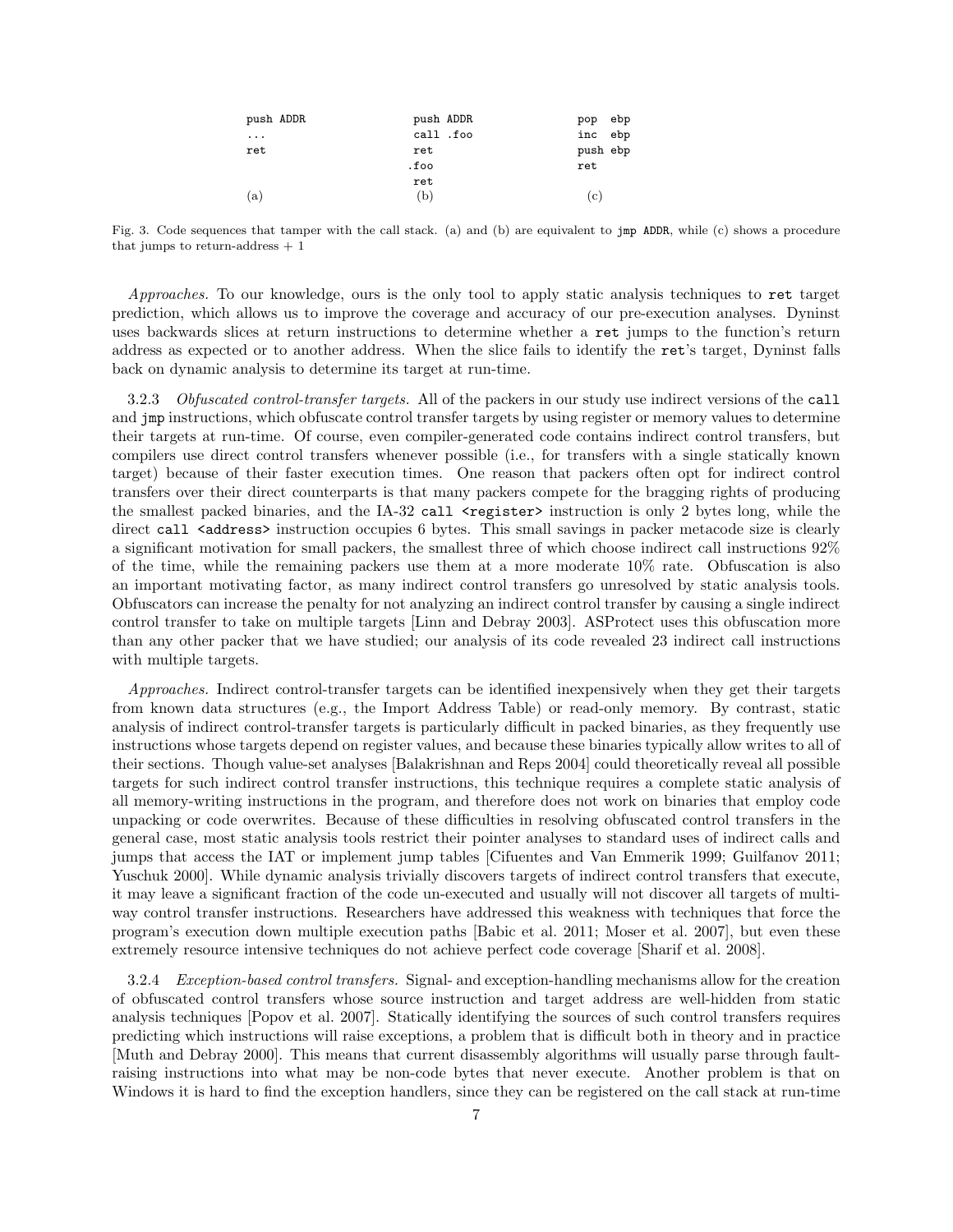with no need to perform any Windows API or system calls. An additional difficulty is that the exception handler specifies the address at which the system should resume the program's execution, which constitutes yet another hidden control transfer.

Approaches. Though static analyses will often fail to recognize exception-based control transfers, these transfers can be detected by two simple dynamic analysis techniques. The OS-provided debugger interface provides the most straightforward technique, as it informs the debugger process of any fault-raising instructions and identifies all registered exception handlers whenever a fault occurs. However, use of the debugger interface can be detected unless extensive precautions are taken [Falliere 2007], so the analysis tool may instead choose to register an exception handler in the malware binary itself and ensure that this handler will always execute before any of the malware's own handlers. On Windows binaries, the latter technique can be implemented by registering a Vectored Exception Handler (vectored handlers execute before Structured Exception Handlers) and by intercepting the malware's attempts to register vectored handlers of its own through the AddVectoredExceptionHandler API function provided by Windows. Whenever the analysis tool intercepts a call to this API function, the tool can keep its handler on top of the stack of registered vectored handlers by unregistering its handler, registering the malware handler, and then re-registering its own handler.

The analysis tool must also discover the address at which the exception handler instructs the OS to resume the program's execution. The handler specifies this address by setting the program counter value in its exception-context-structure parameter. Analysis tools can therefore identify the exception handler's target by instrumenting the handler at its exit points to extract the PC value from the context structure.

3.2.5 Ambiguous code and data. Unfortunately, there are yet more ways to introduce ambiguities between code and non-code bytes that cause problems for code parsers. One such technique involves the use of conditional branches to introduce a fork in the program's control flow with only one path that ever executes, while *junk-code* (i.e., non-code or fake code bytes) populate the other path. This technique can be combined with the use of an opaque branch-decision predicate that is resistant to static analysis to make it difficult to identify the valid path [Collberg et al. 1998]. Surprisingly, we have not conclusively identified any uses of this well-known obfuscation in packer metacode, but the similarities between this obfsucation and valid error handling code that executes rarely, if ever, may be preventing us from identifying instances of it.

A far more prevalent source of code and data ambiguity arises at transitions to regions that are populated with unpacked code at run-time. In some cases the transitions to these regions involve a control transfer instruction whose target is obviously invalid. For example, the last instruction of UPX bootstrap code jumps to an uninitialized memory region (refer back to Figure 1), an obvious indication that unpacking will occur at run-time and that the target region should not be analyzed statically. However, binaries often contain data at control transfer targets and fall-through addresses that will be replaced by unpacked code at run-time. The most problematic transitions from code to junk bytes occur when the transition occurs in the middle of a straight-line sequence of code; ASProtect's seven sequentially layed-out unpacking loops provide perhaps the most compelling example of this. ASProtect's initial unpacking loop is present in the binary, and the basic block at the loop's exit edge begins with valid instructions that transition into junk bytes with no intervening control transfer instruction. As the first loop executes, it performs in-place decryption of the junk bytes, revealing the subsequent unpacking loop. When the second loop executes, it decrypts the third loop and falls through into it, and so on until the seven loops have all been unpacked. Thus, to accurately disassemble such code, the disassembler should detect transitions between code bytes and junk bytes in straight-line code. These transitions are hard to detect because the IA-32 instruction set is sufficiently dense that random byte patterns disassemble into mostly valid instructions.

Approaches. Using current techniques, the only way to identify code with perfect exclusion of data is to disassemble only those instructions that appear in an execution trace of a program. Since this technique achieves poor code coverage, analysts often turn to techniques that improve coverage while limiting the amount of junk bytes that are mistakenly parsed as code. Another approach to dealing with ambiguity arising from transitions into regions that will contain dynamically unpacked code is to avoid the problem altogether by disassembling the code after the program has finished unpacking itself. However, this approach is not suitable for applications that use the analysis at run-time (e.g., for dynamic instrumentation), does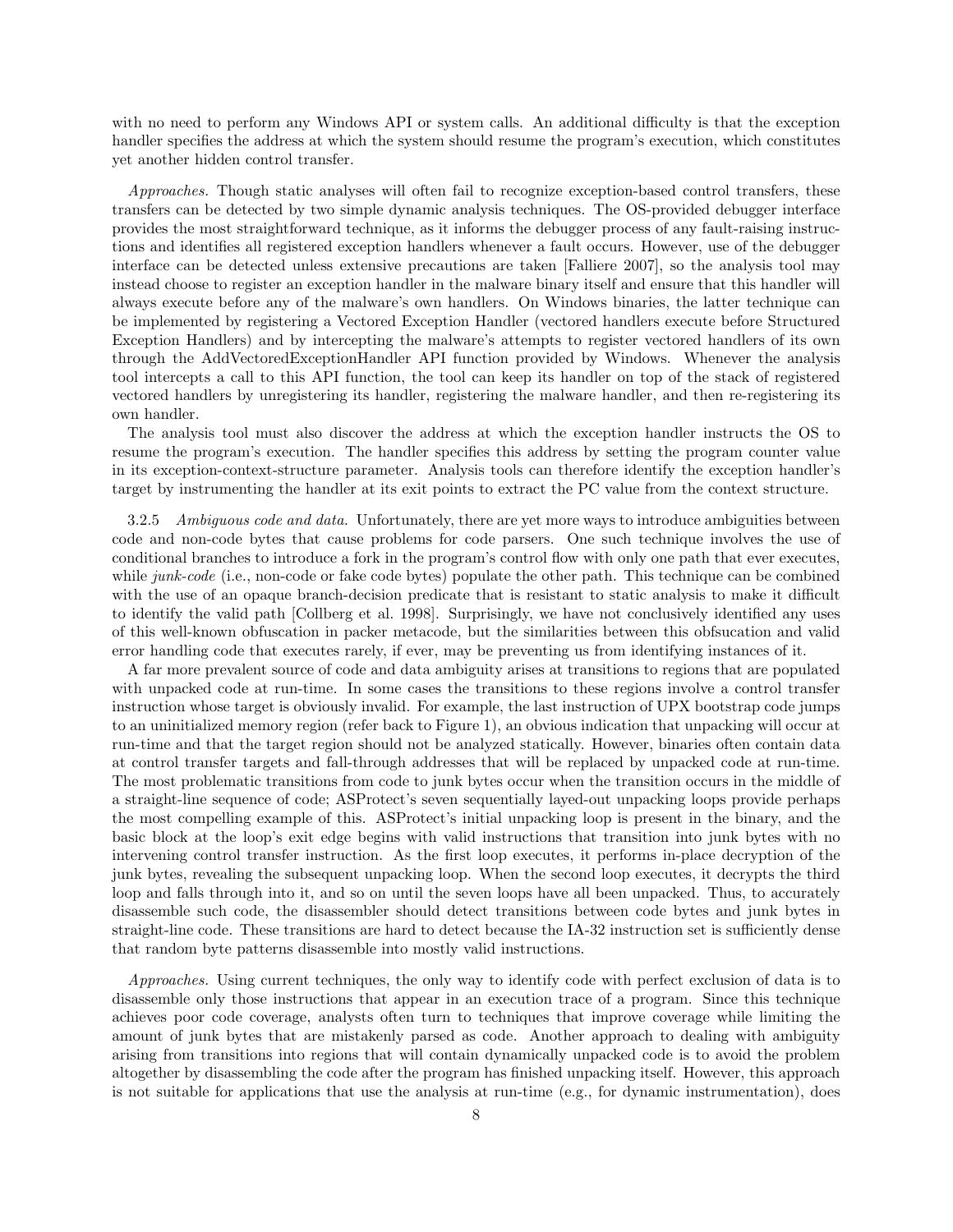not generalize to junk code detection at opaque branch targets, and doesn't capture overwritten code. Not capturing overwritten code is significant because many packers overwrite or de-allocate code buffers immediately after use.

Code parsing techniques can cope with ambiguity by leveraging the fact that, though random bytes usually disassemble into valid x86 instructions, they do not share all of the characteristics of real code. Kruegel et al. build heuristics based on instruction probabilities and properties of normal control-flow graphs to distinguish between code and junk bytes [Kruegel et al. 2004]. Unfortunately, they designed their techniques for a specific obfuscator that operates exclusively on GCC-generated binaries [Linn and Debray 2003] and their methods rely on idiosyncrasies of both GCC and Linn and Debray's obfsucator, so it is not clear how well their techniques would generalize to arbitrarily obfuscated code. Dyninst uses a cost-effective approach to detect when its code parser has transitioned into invalid code bytes; it stops the disassembler when it encounters privileged and infrequently used instructions that are usually indicative of a bad parse. This technique excludes most junk bytes and takes advantage of Dyninst's hybrid analysis mechanisms; Dyninst triggers further disassembly past a rare instruction if and when the rare instruction proves itself to be real code by executing.

3.2.6 Disassembler fuzz-testing. Fuzz-testing [Miller et al. 1990] refers to the practice of stress testing a software component by feeding it large quantities of unusual inputs in the hope of detecting a case that the component handles incorrectly. IA-32 disassemblers are particularly vulnerable to fuzz-testing owing to the complexity and sheer size of the instruction set, many of whose instructions are rarely used by conventional code. By fuzz-testing binary-code disassemblers, packer tools can cause the disassembler to mis-parse instructions or mistake valid instructions for invalid ones. A simultaneous benefit of fuzz-testing is that it may also reveal errors in tools that depend on the ability to correctly interpret instruction semantics (e.g., sandbox emulators and taint analyzers), which have a harder task than the disassembler's job of merely identifying the correct instructions. For example, one of the dark corners of the IA-32 instruction set involves the optional use of instruction prefixes that serve various purposes such as locking, segment-selection, and looping. Depending on the instruction to which these prefixes are applied, they may function as expected, be ignored, or cause a fault. The ASProtect packer does particularly thorough fuzz-testing with segment prefixes, while Armadillo uses invalid lock prefixes as triggers for exception-based control flow. Other inputs used for fuzz-testing include instructions that are rare in the context of malware binaries, and that might therefore be incorrectly disassembled or emulated (e.g., floating point instructions).

Various factors increase the thoroughness of disassembler fuzz-testing. The polymorphic approach whereby PolyEnE and other packers generate bootstrap code allows them to create new variations of equivalent sequences of rare instructions each time they pack a binary. In the most aggressive uses of polymorphic code, the packed binary itself carries the polymorphism engine, so that each execution of the packed binary fuzz-tests analysis tools with different permutations of rare instructions (e.g., ASProtect, EXEcryptor). Finally, packers include truly random fuzz-testing by tricking disassembly algorithms into mis-identifying junk bytes as code, as we have discussed in Section 3.2.5. This last fuzz-testing technique stresses the disassembler more thoroughly than techniques that fuzz instructions that must actually execute, as the noncode bytes disassemble into instructions that would cause program failures if they actually executed (e.g., because the instructions are privileged, invalid, or reference inaccessible memory locations). On the other hand, the repercussions of incorrectly disassembling junk instructions are usually less significant.

Approaches. Packed malware's use of fuzz-testing means that disassemblers, emulators, and binary translators must not cut corners in their implementation and testing efforts, and that it is usually wiser to leverage an existing, mature disassembler (e.g., XED [Charney 2010], Ida Pro [Guilfanov 2011], ParseAPI [Paradyn Tools Project 2011]) than to write one from scratch. Correctly interpreting instruction semantics is an even more difficult task, but also one for which mature open-source tools are available (e.g., Rose [Quinlan 2000], Qemu [Bellard 2005]).

#### 3.3 Function-Boundary Detection

In compiler-generated code, function-boundary detection is is aided by the presence of call and ret instructions that identify function entry and exit points. Analysis tools can safely assume that the target of each call is the entry point of a function (or thunk, but these are easy to identify) and that ret instructions are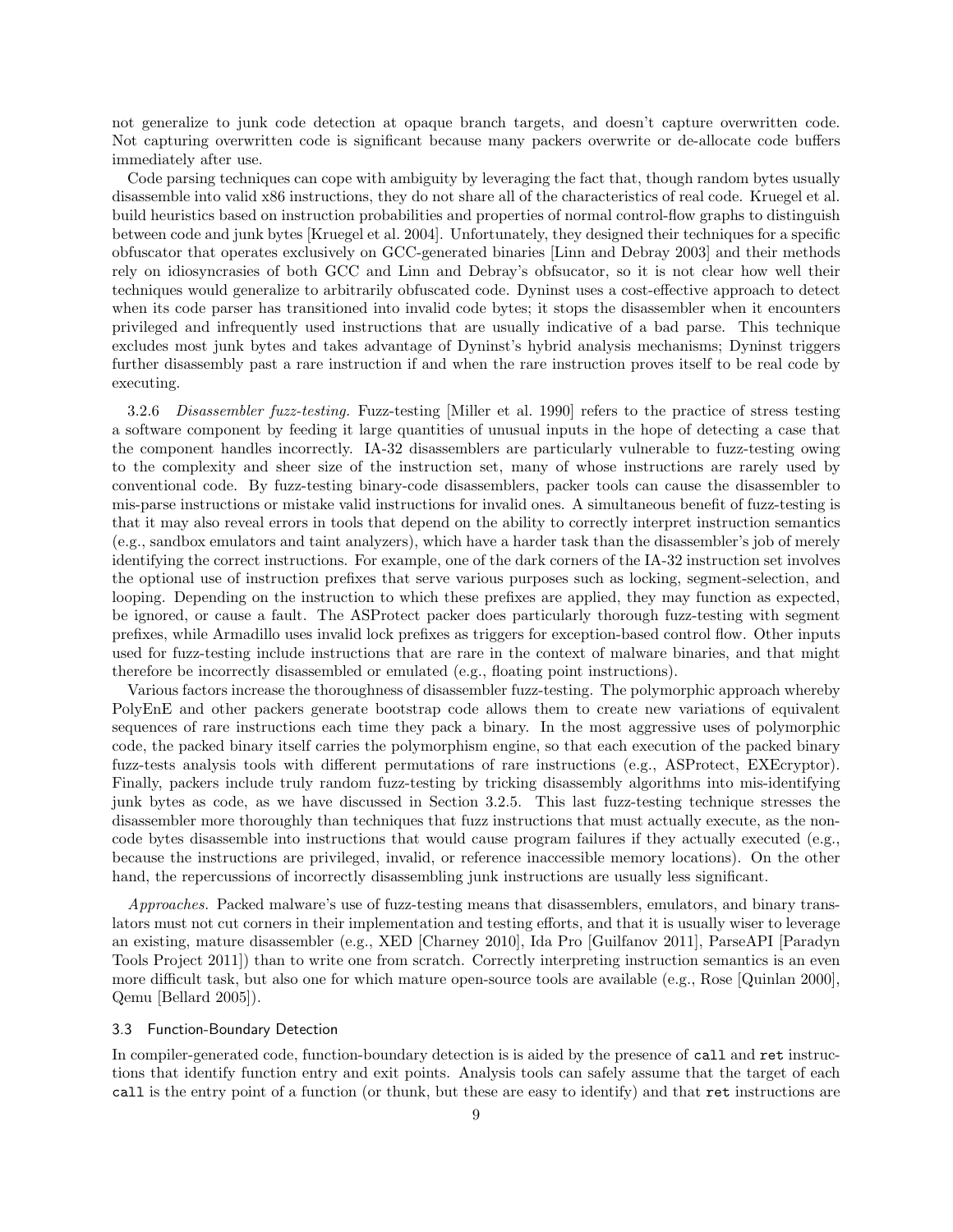only used at function exit points. Function boundary detection is not trivial, however, as it is not safe to assume that every function call is made with a call instruction or that every exit point is marked by a ret. Tail-call optimizations are most often to blame for these inconsistencies. At a tail call, which is a function call immediately followed by a return, the compiler often substitutes a call <addr>, ret instruction pair for a single jmp <addr> instruction. This means that if function foo makes a tail call to function bar, bar's ret instructions will bypass foo, transfering control to the return address of the function that called foo. A naïve code parser confronted with this optimization would confuse foo's call to bar with an intraprocedural jump. Fortunately, parsers can usually recognize this optimization by detecting that the jump target corresponds to a function entry address, either because there is symbol information for the function, or because the function is targeted by other call instructions [Hollingsworth et al. 1994].

Function-boundary-detection techniques should also not expect the compiler to lay out a function's basic blocks in an obvious way, viz., in a contiguous range in the binary with the function's entry block preceding all other basic blocks. A common reason for which compilers break this assumption is to share basic blocks between multiple functions. The most common block-sharing scenarios are functions with optional setup code at their entry points and functions that share epilogues at their exit points. An example of optional setup code is provided by Linux's libc, several of whose exported functions have two entry points; the first entry point is called by external libraries and sets a mutex before merging with the code at the second entry point, which is called from functions that are internal to libc and have already acquired the mutex. Meanwhile, some compilers share function epilogues that perform the task of restoring register values that have been saved on the call stack. As we will see in this section, function boundary identification techniques for obfuscated code must confront the aforementioned challenges as well as further violations of call and ret usage conventions, scrambled function layouts, and extensive code sharing between functions.

3.3.1 Obfuscated calls and returns. As we noted in our discussion of non-returning calls, the semantics of call and ret instructions can be simulated by alternative instruction sequences. When call/ret instructions are used out of context, they create the illusion of additional functions. On the other hand, replacing call/ret instructions with equivalent instruction sequences creates the illusion of fewer functions than the program actually contains. By far the most common of the two obfuscations is the use of call and ret instructions where a jmp is more appropriate. Since the call and ret instructions respectively push and pop values from the call stack, using these instructions as jumps involves tampering with the call stack to compensate for these side-effects. Though there is a great deal of variety in how the call-stack is tampered with, most of the examples we have seen are variations on the basic examples that we presented in Figure 3 to illustrate call-stack tampering.

Approaches. Lakhotia et al. designed a static analysis technique to correctly detect function-call boundaries even when call and ret instructions have been replaced with equivalent instruction sequences [Lakhotia et al. 2005]. Dyninst addresses the opposite problem of superfluous call instructions with look-ahead parsing at each call-target through the first multi-instruction basic block, to determine whether the program removes the return address from the call stack. Though this is not a rigorous solution to the problem, it works well in practice for the packer tools we have studied.

3.3.2 Overlapping functions  $\mathcal B$  basic blocks. Of the 12 packer tools we selected for this study, 7 share code between functions. As in compiler-generated code, the most common use of code sharing is for optional function preambles and epilogues. Some packed binaries achieve tiny bootstrap code sizes by outlining short instruction sequences (i.e., moving them out of the main line of the function's code) into mini-functions and calling into various places in these functions to access only those instructions that are needed. Outlining code in this way results in a lot of code sharing and strange function layouts; for example, the function's entry block is often at a larger address than thoase of other basic blocks belonging to the function.

Some packers (e.g., EXEcryptor) extensively interleave the blocks of different functions with one another and spread function blocks over large address ranges in the binary. To make matters worse, Yoda's Protector and other packers fragment the basic blocks of some of their functions into chunks of only one or two instructions and spread these around the code section of the binary.

Since a program basic block is defined as a sequence of instructions with a single entry point and a single exit point, one might assume that basic blocks cannot overlap each other. However, in dense variable-length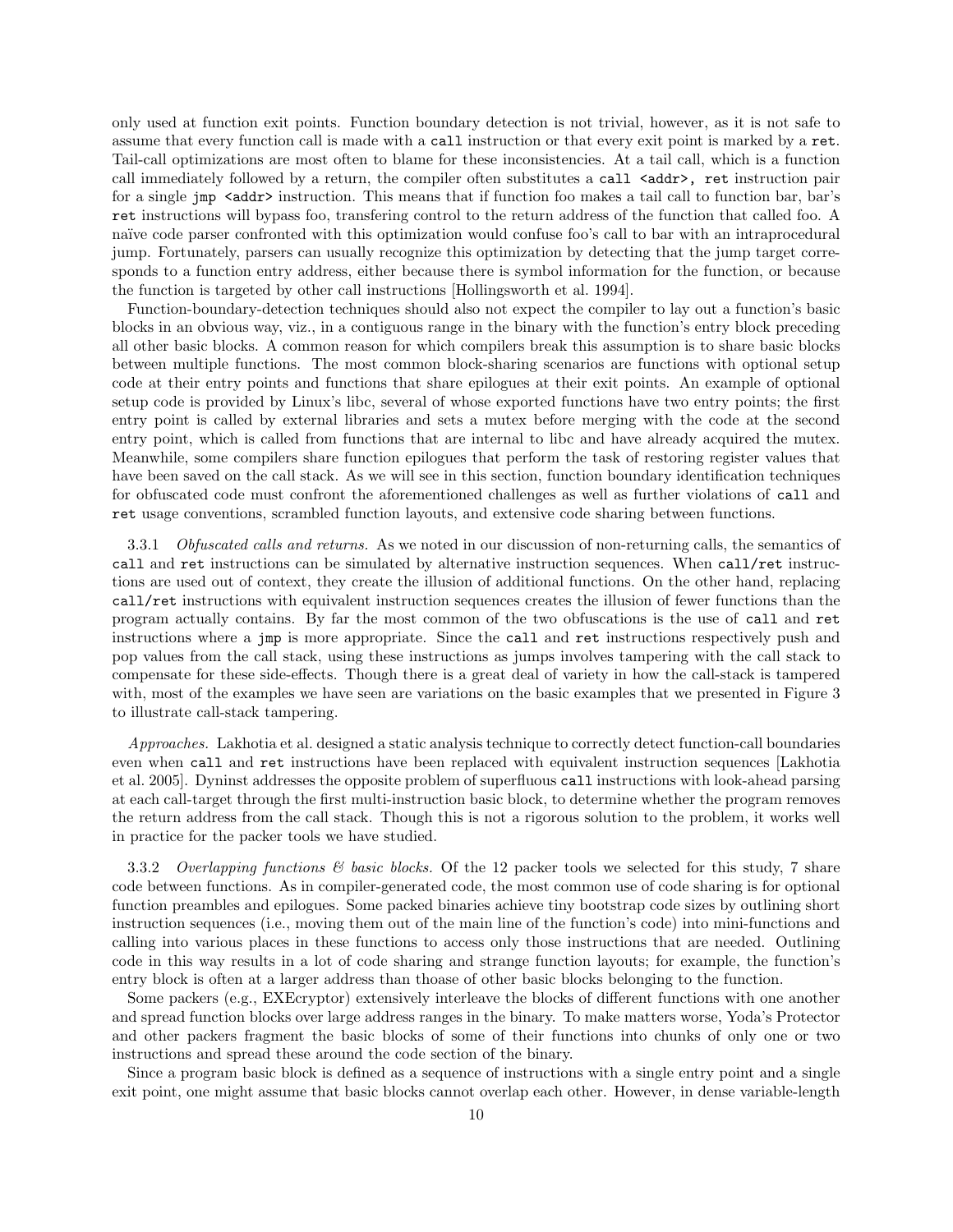| Address      | $\overline{ }$<br>0x45401 |                      |    |    | 0x45401b |                |                                    | $\mathbf{v}$<br>0x45401 |    |    |    |                |  |
|--------------|---------------------------|----------------------|----|----|----------|----------------|------------------------------------|-------------------------|----|----|----|----------------|--|
| <b>Bytes</b> | b8                        | eb                   | 07 | b9 | eb       | 0 <sub>f</sub> | 90                                 | eb                      | 08 | fd | eb | 0 <sub>b</sub> |  |
| Block 1      |                           | eax, ebb907eb<br>mov |    |    |          |                | or ch, bh<br>seto bl<br>jmp 45402e |                         |    |    |    |                |  |
| Block 2      | jmp 45402c                |                      |    |    |          |                |                                    |                         |    |    |    |                |  |
| Block 3      |                           | jmp 454028           |    |    |          |                |                                    |                         |    |    |    |                |  |

Fig. 4. An example of overlapping instructions and basic blocks taken from the obfuscated bootstrap code of a binary packed by Armadillo. All three basic blocks actually execute.

instruction sets such as IA-32, valid instructions can overlap when they start at different offsets and share code bytes (see Figure 4). Since the overlapping code sequences share the same code range but not the same instructions, they constitute separate basic blocks if the program's control flow is arranged such that each of the overlapping blocks can execute. Basic-block overlap is frequently dismissed as being too rare to be of any real concern, yet we have observed it in 3 of the 12 obfuscation tools in our study and in a custom obfuscation employed by the Conficker worm. The primary purpose of overlapping basic blocks in packed binary code is to trip up analysis tools that do not account for this possibility [Nanda et al. 2006; Vigna 2007] and to hide code from the analyst, as most disassemblers will only show one of the overlapping code sequences.

Approaches. Function-block interleaving makes it difficult for analysts to view a whole function at once, as most disassembly tools show code in a small contiguous range. Ida Pro is a notable exception; it statically analyzes binary code to build a control-flow graph and can show the function's disassembly structured graphically by its intraprocedural CFG [Guilfanov 2011]. Unfortunately, Ida Pro does not update its CFG as the program executes, and therefore it does not produce CFG views for code that is hidden from static analysis (e.g., by means of code-packing, code-overwriting, control-flow obfuscations, etc.). Dyninst does update its CFG of the program at run-time, but lacks a GUI for interactive perusal of the disassembled code. A marriage of Ida Pro's GUI and Dyninst's techniques for updating CFGs would allow for easy perusal of functions with interleaved blocks, but no such tool exists at present. With regard to the problem of overlapping basic blocks, some analysis tools do not account for this possibility and therefore their data structures make the assumption that 0 or 1 basic blocks and instructions correspond to any given code address [Nanda et al. 2006; Vigna 2007]. Since multiple blocks and instructions may indeed map to any given address (see Figure 4), tool data structures should be designed to account for this possibility.

#### 3.4 Code Comprehension

Despite the existence of many tools that automate important analysis tasks, human analysts spend a lot of time manually perusing binary code. Building on the analysis tasks of previous sections, the analyst recovers the program's machine-language instructions and views them as assembly-language instructions or decompiled programming-language statements. The visual representation of the code itself is often supplemented by views of reconstructed programming-language constructs such as functions, loops, structs, and variables. By using an interactive debugging tool like IdaPro [Guilfanov 2011] or OllyDbg [Yuschuk 2000], the analyst can interact with the program's execution, either by single-stepping the program's execution, patching in breakpoints, modifying sequences of code or data, and/or tracing its behavior at single-instruction granularity.

In this section we discuss obfuscations that directly affect a human analyst's ability to understand binary code. This list will be brief because we have already presented many of the obfuscations that impact code comprehension in previous sections. For example, even after the analyst successfully extracts the code from a packed, self-modifying binary, the dynamic nature of the code comprehend makes it difficult to comprehend. Similarly, obfuscations that disassembly gaps and errors make the code difficult to understand,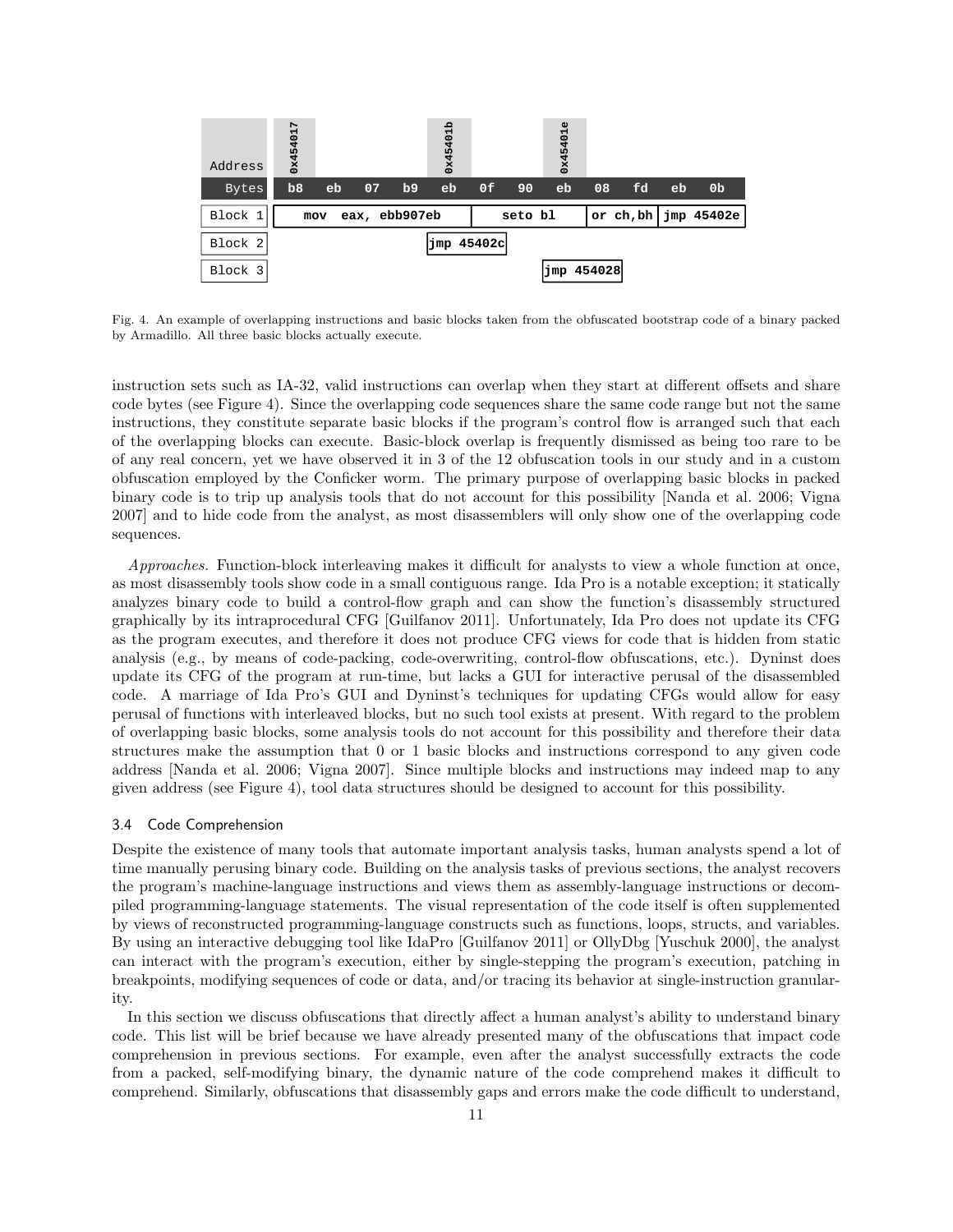| Not obfuscated Obfuscated |                                            | Not obfuscated                                      | Obfuscated      |  |  |  |
|---------------------------|--------------------------------------------|-----------------------------------------------------|-----------------|--|--|--|
| mov ecx, 0x294a           | mov ecx, 0x410c4b<br>$sub$ ecx, $0x40e301$ | $call$ $<$ next $>$<br>pop ebp<br>sub ebp, 0x40e207 | mov ebp, -0xab7 |  |  |  |
|                           | Not obfuscated                             | Obfuscated                                          |                 |  |  |  |
|                           | mov edi, ptr[eax+a4]<br>rol edi, 7         | mov edi, <oep></oep>                                |                 |  |  |  |

Fig. 5. Simple examples of program-constant obfuscations taken from metacode produced by the Yoda's Protector packer. In each case, the packer simulates the behavior of a simple instruction with a constant operand with a sequence of instructions that hide the constant, thereby slowing down the analyst.

and obfuscations that confuse weak disassemblers confuse non-expert analysts as well. Finally, unusual function layouts and obfuscated function boundaries make it hard to identify functions and their relationships to one another, code is easiest to understand when it is structured the way it is written, viz., as functions with well-defined interactions. We begin by discussing obfuscated constant operands in machine-language instructions followed by a discussion of calling-convention violations. We then describe uses of do-nothing code in obfuscated programs.

3.4.1 *Obfuscated constants*. Half of the packers we have studied obfuscate some constants in machine language instructions, and a third of the packers obfuscate program extensively. The constant that packers most-frequently obfuscate is the address of the original entry point of the payload code. Obfuscating uses of the OEP address prevents analysts from discovering the workings of a packer tool by packing a binary of their choice for which they know the OEP address beforehand, and then searching for the known OEP address in the program's code and data. The degree of obfuscation applied to the OEP and other program constants ranges from simple examples like those of Figure 5 to more elaborate encryption algorithms.

Approaches. Constant obfuscations make the code harder to understand, with the goal of slowing down analysts that are trying make sense of the program's instructions. Fortunately, decompilers offer an automated solution to dealing with this problem. In the process of replacing machine-language insructions with programming language statements, decompilers translate the instructions into an intermediate representation on which they apply basic arithmetic rules to reduce complex operations into simpler forms [?; ?; ?]. This approach produces programming language statements from which most constant-based obfuscations have eliminated. Unfortunately, current decompilers do not work on code that is dynamically unpacked at runtime, so the analyst must first reverse engineer the program so that dynamically unpacked code is statically present in the rewritten binary. For programs that do not employ the anti-unpacking techniques that we will discuss in Section 0?? there are general-purpose unpacking tools that may be able to automate the reverse-engineering task for the binaries [?; Yegneswaran et al. 2008]. However, for the remaining packed programs, constant obfuscations lead to a chicken and egg problem, since most the most heavily obfuscated constant is the OEP address, which the reverse-engineer needs to find to reverse-engineer the binary and decompile the code. In these cases, analysts must turn to techniques that are more manual-labor intensive. For example, analysts may open up a calculator program and do arithmetic by hand or they may force the obfuscated instructions to execute, which they often do if they are already using an interactive debugger program such as Ida Pro to view the obfuscated disassembly.

3.4.2 Calling-convention violations. Calling conventions standardize the contract between caller functions and their callees by specifying such things as where where to store function parameters and return values, which of the caller/callee is responsible for clearing parameter values from the call stack, and which of the architecture's general-purpose registers can be overwritten by the called function. Despite the large number and variety in x86 calling-conventions [Fog 2011], all of these conventions agree on certain points, notably, that status register flags are volatile across function-call boundaries and that they do not store function return values.

Though many packed programs contain some compiler-generated metacode that adheres to standardized calling conventions, nearly all of them contain packer metacode that does not. Even across the metacode of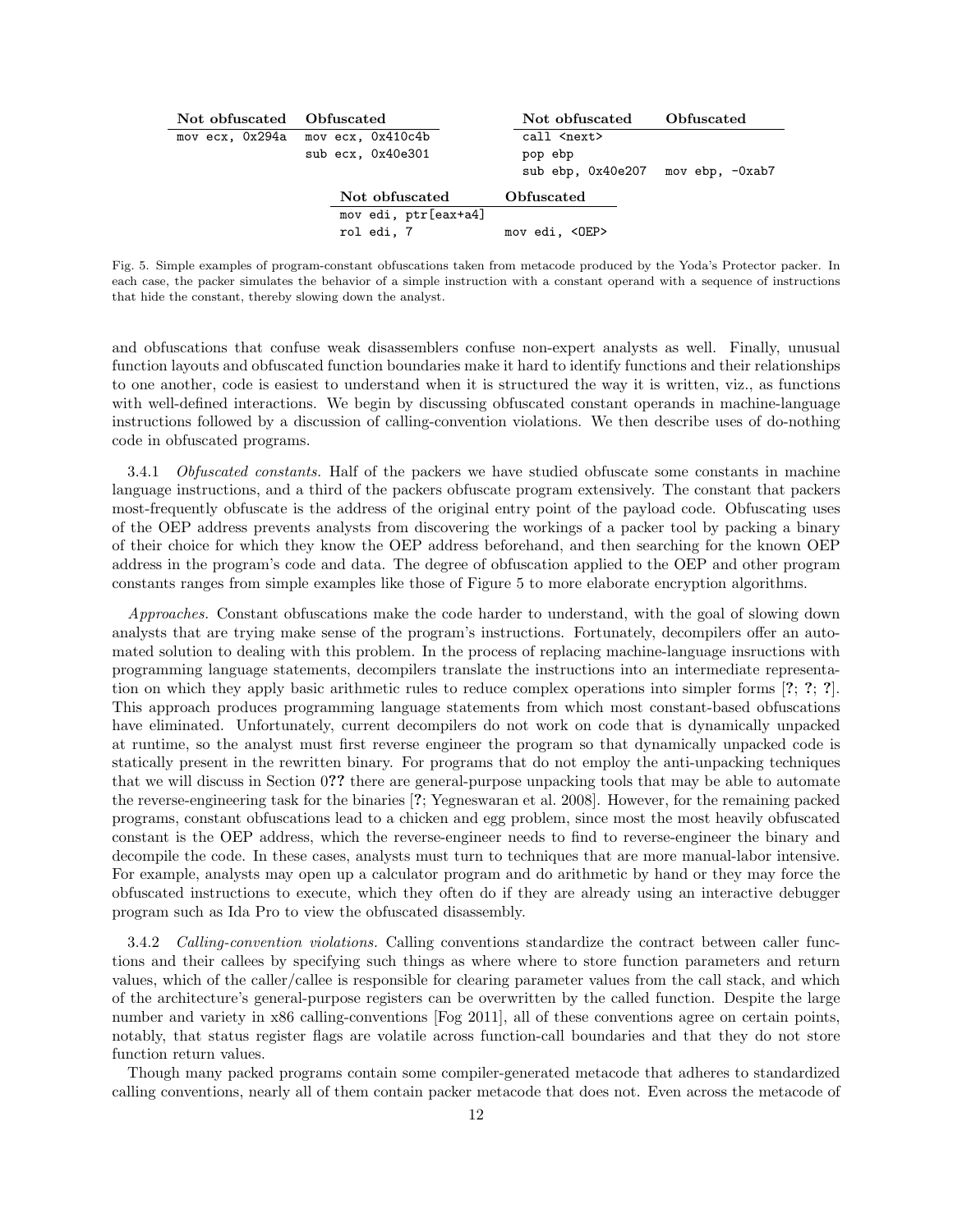a single packed binary there are usually no calling conventions that hold, as much the code is hand-written and has high variability. Rather than having well-defined parameters and return values, the called functions frequently operate directly on register values. Furthermore, caller functions sometimes make branching decisions based on status-register flags set by comparisons made in the called function The lack of standardized conventions causes problems for analysis tools and human analysts that have built up assumptions about calling conventions based on compiler-generated code. For example, a human analyst may incorrectly expect register values to be unmodified across function call boundaries. Similarly, for the sake of efficiency, binary instrumentation tools may modify binary code in a way that modifies status-register flags in a called function, based on the assumption the flags will not be read by the caller function. This is a safe assumption in most compiler-generated code, but on obfuscated code the instrumenter may unintenionally alter the program's behavior by modifying the flags in the status register (Dyninst used to have this problem).

Approaches. Though analysis tools such as disassemblers and instrumenters can make significant improvements in such metrics as code coverage [?; Kruegel et al. 2004] and instrumentation efficiency [Hollingsworth et al. 1994] by making assumptions based on calling conventions, they may limit their applicability to obfuscated code by doing so. Analysis tools that work correctly on obfuscated code usually deal with calling-convention violations by using pessimistic assumptions at function boundaries. For example, many binary instrumenters either make the pessimistic assumption that no register values are dead across function boundaries (e.g., DIOTA [Maebe et al. 2002], DynamoRIO [Bruening 2004], PIN [Luk et al. 2005]), or assume them to be dead only if they are proved to be so by a binary slice on the given register (Dyninst [Bernat et al. 2011]).

3.4.3 Do-nothing code. Most obfuscation techniques protect sensitive code from analysis and reverse engineering by making the hcode hard to access or understand. Don-nothing code is an alternative strategy that hides sensitive code by diluting the program with semantic no-ops. As this do-nothing code must appear to do useful work to attract the analyst's attention, it is usually heavily obfuscated. An alternative method of distracting the analyst from important code is the use of "do-little" rather than actual do-nothing code. This may include calculating a value that is used for some later computation in a roundabout way, in the spirit of Ebringer's time-lock puzzles [?]. Do-little code has the benefit of preventing the analyst from ignoring or even eliding the obfuscated code from the program's execution. Do-nothing code is really only needed in packers with small bootstrap code sizes, as the larger "protector" tools contain so much code that is designed to cause problems for analysis tools that the code that is actually responsible for unpacking is already a very small fraction of the packer metacode. As such, only PolyEnE and a few other packers employ this strategy, and usually make the inclusion of do-nothing code optional, since users of packer tools often wish the packed binaries to be small.

Approaches. Christodorescu et al. developed techniques to detect and remove semantic-nops in a rewritten version of the malware binary. Their techniques also normalize control-flow graphs that have been chunked into tiny basic blocks and account for a single layer of code packing, but they did not account for common defensive techniques such as code overwriting and anti-patching (see Section 0??) and they did not build a robust implementation of their techniques [Christodorescu et al. 2005]. Do-nothing code that never executes can be eliminated by the malware normalization techniques that Bruschi et al. built into the Boomerang decompiler [?]. They apply arithmetic rules to reduce the conditional predicates of branch instructions to identify branches that always take one path, and eliminate the other path from the CFG and the decompiled code. Unfortunately, their techniques do not apply to packed binaries.

Malware analysts can avoid studying do-nothing code by starting from a high-level summary of program behavior (e.g., a log of Windows API [Yegneswaran et al. 2008] or system calls [?]) and using this to focus in on the interesting parts of the code. This technique is successful when do-nothing code and do-little code are not embedded into code that is of interest to the analyst.

#### 3.5 Code Patching

Code-patching techniques support a variety of dynamic analysis tasks by modifying and adding to the program's code and data bytes. In particular, malware analysts frequently use code-patching techniques to monitor malware binaries at a coarse granularity, most often by modifying the entry points of system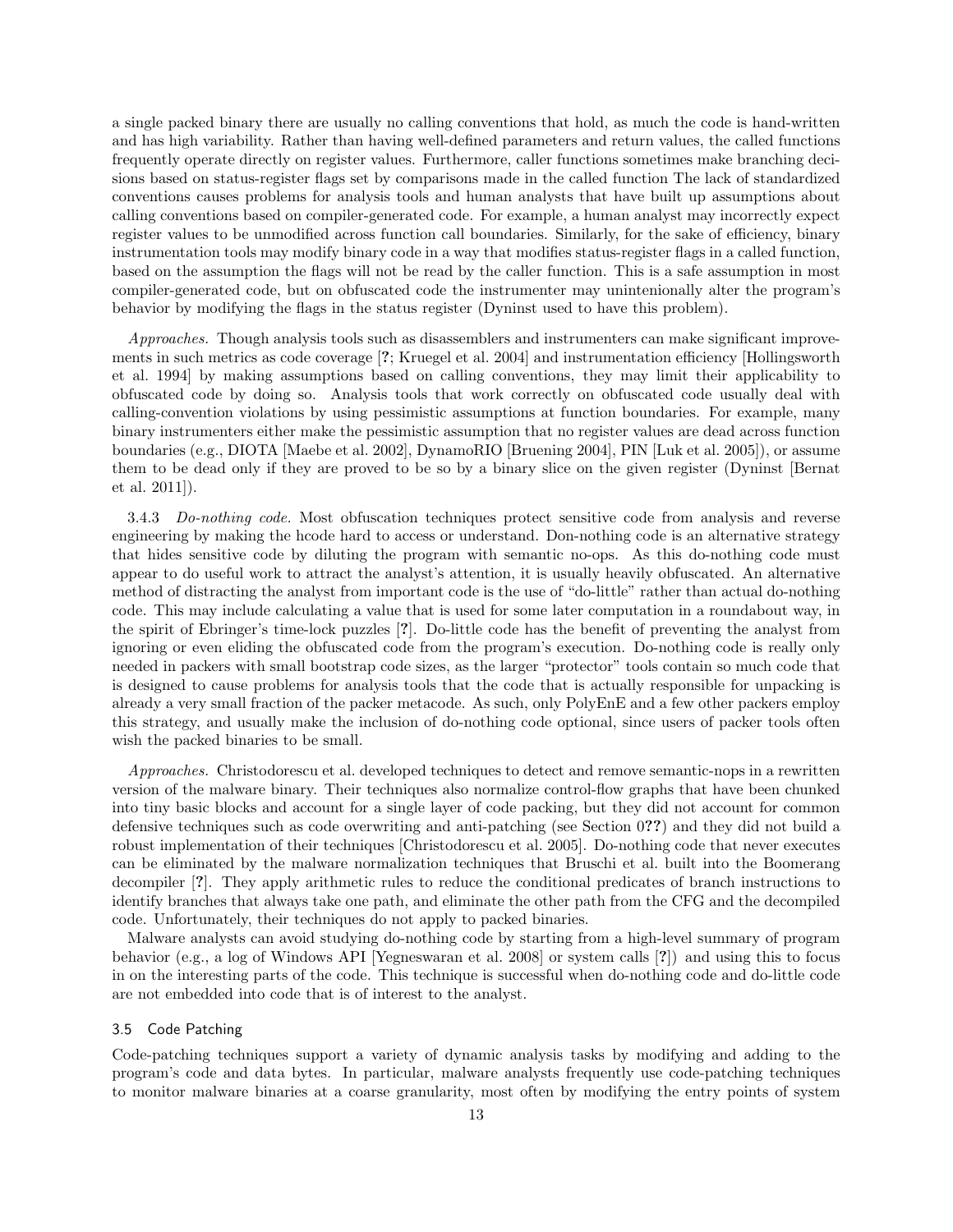libraries to log the malware's use of Windows API functions [Bayer et al. 2006; Hunt and Brubacher 1999; Willems et al. 2007; Yegneswaran et al. 2008]. As mentioned in the previous section, the Windows API traces obtained by this technique give analysts a high-level view of the program's behavior. These high-level views of malware behavior are usually supplemented with detailed studies of the code that are most-often obtained by loading the malware in an interactive debugger program such as Ida Pro and closely monitoring its execution through the use of software breakpoints.

Software breakpoints rely on code patching techniques and are used both in tracing tools and interactive debuggers. The actual software-breakpoint mechanism overwrites the instruction at the breakpoint address with the single-byte int 3 breakpoint instruction. When an int 3 breakpoint executes, it interrupts the program's execution and alerts an attached debugger process (or exception handler) of the event. The debugger process (or the analyst's signal handler) then the desired analysis task and removes the breakpoint so that the program can continue its execution. Because software breakpoints have a large execution-time cost, analysts frequently modify binary code by patching it with jump instructions instead of trap instructions [Hollingsworth et al. 1994; Hunt and Brubacher 1999]. This technique allows tools to jump to analysis code and back again with little execution-time overhead, but is harder to implement correctly because x86 longjump instructions are 6 bytes long and may overwrite multiple original instructions.

Code patching techniques can be applied statically, to the binary file, or dynamically, modifying the program binary's image in memory. Code-patching of malware binaries usually is usually dynamic, since the binaries are usually packed and most of the code in the binary file is in a compressed or encrypted form, making code patches difficult to apply statically. However, even dynamic patch-based techniques are not readily applied to malware, since these binaries employ techniques that are specifically designed to detect code patching.

3.5.1 Stolen bytes. Figure 6b illustrates the stolen-bytes technique pioneered by the ASP rotect packer. This technique obfuscates calls to shared-library functions and circumvents patch-based tracing of functions in shared libraries, including Windows API functions. Patch-based tracing of Windows API functions typically replaces the first instruction of the function with an int3 or jmp instruction that transfers control to the instrumentation code [Hunt and Brubacher 1999; Yegneswaran et al. 2008]. The stolen-bytes technique bypasses the patched entry point by creating a copy of the imported function's first basic block and routing the program's control flow through the copy instead of the patched original block. Since this technique must read from the shared library to "steal" the first basic block from the imported function, the byte stealing occurs at run-time, after the shared library has been loaded and calls to the imported function have been linked through the Import Address Table. This technique must therefore modify indirect calls to the imported function so that they target the "stolen" copy of the function's entry block. As shown in the figure, ASProtect achieves this by overwriting calls that access the function's IAT entry with calls that directly target the stolen block; other packers achieve the same effect by writing the stolen block's address into the imported function's IAT entry, which allows them to leave the original call instructions intact. The packer completes the detour by pointing the control transfer that ends the stolen block at the subsequent blocks of the original function.

Approaches. Tools that instrument Windows API and other shared library functions with patch-based techniques (e.g., CWSandbox [Willems et al. 2007], Detours [Hunt and Brubacher 1999], TTAnalyze [Bayer et al. 2006]) have no effect on the program's execution, as the Windows API function's patched first block will not execute. Our Dyninst tool performs similar patch-based instrumentation on some Windows API functions, but adds techniques to keep its instrumentation of those functions from being bypassed. To detect API-function invocations, Dyninst instruments the control transfers that enter the function, detecting transfers into any basic block belonging to the API function. Dyninst also ensures that when the packed program is stealing bytes from Windows API functions it steals original code bytes and not any patches that Dyninst might place at the function's entry points. Dyninst hides these patches by emulating all memory accesses that read from API functions so that they read from an unmodified shadow copy of the function's code bytes.

There are multiple alternative instrumentation and program-monitoring techniques that do not rely on code patching at all. For example, analysts can avoid triggering anti-patching techniques by tracing or instrumenting the code with tools that do not patch the binary code and instead use just-in-time binary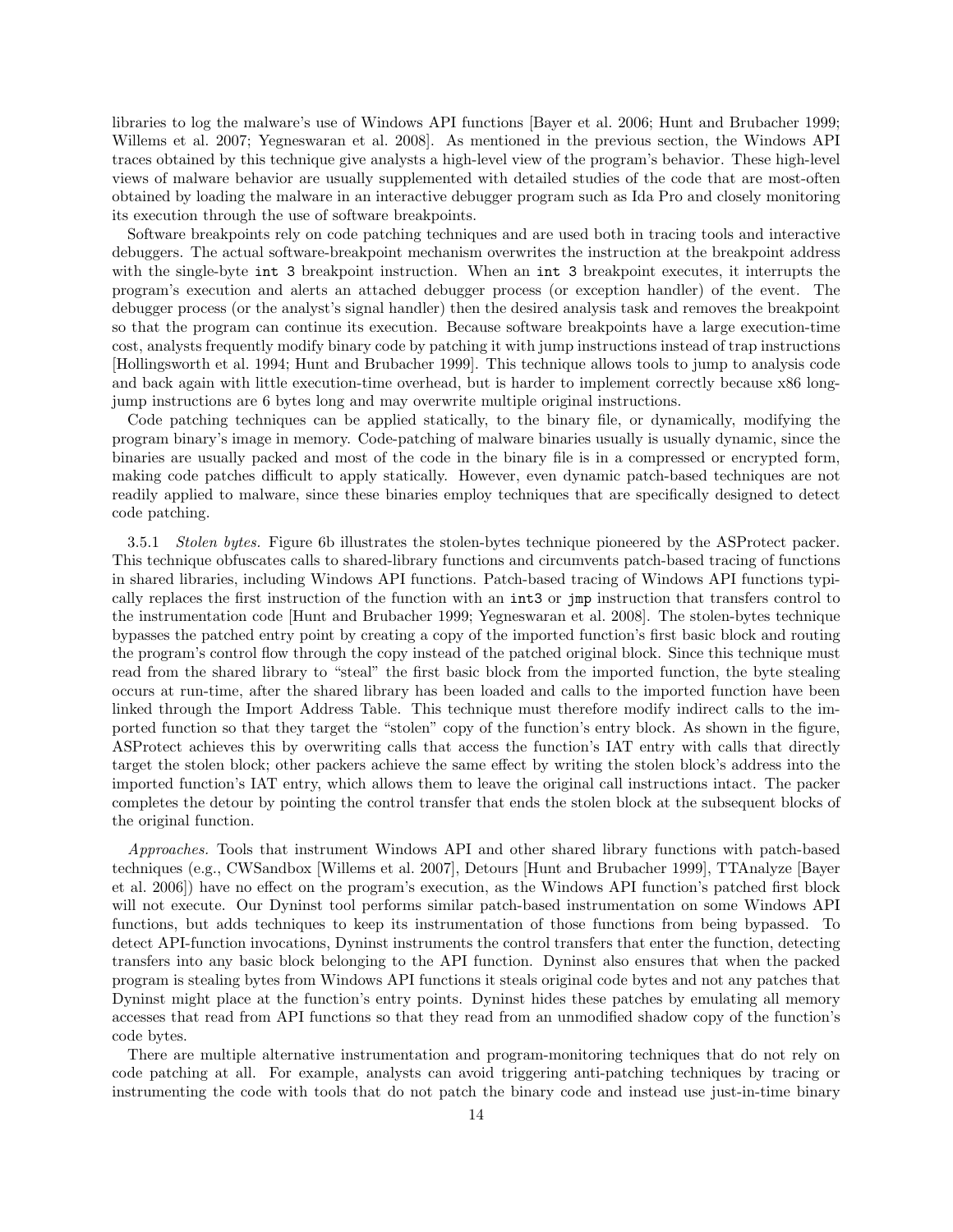translation techniques to execute and instrument the monitored programs (e.g., DIOTA [Maebe et al. 2002], DynamoRIO [Bruening 2004]). However, these techniques can be detected because they allocate extra space for instrumentation code in the program's address space that would not normally be there [Bernat et al. 2011]. One avenue through which analysts have avoided this problem is by building tools that apply binary translation techniques to the entire monitored system (e.g., Qemu [Bellard 2005] has provided the foundation for several malware analysis tools [Bayer et al. 2006; ?; Moser et al. 2007]). Whole-system monitoring has also been achieved by tools that extend virtual machine hypervisors [Dinaburg et al. 2008]. Though it is not possible to monitor malware's execution in a provably undetectable way [Dinaburg et al. 2008], wholesystem monitoring comes closest to this goal, with the added benefit that an infected guest system can be rolled back to a clean checkpoint. Its primary drawback is that monitoring tools that sit outside of the monitored system must employ virtual machine introspection techniques to make sense of what is happening inside the monitored system. Emerging introspection tools such as LibVMI [?], which originated as teh XenAccess project [?], perform the necessary introspection techniques for certain guest systems, but may not be compatible with other monitoring tools.

3.5.2 Self-checksumming. Many packed binaries verify that their code has not been tampered with by applying self-checksumming techniques. These packers take a checksum over the program's code bytes and then recalculate that checksum at run-time to detect modifications to the program's code and data. Packers may self-checksum their own packer bootstrap code (e.g., ASProtect), the program's payload once it has been unpacked (e.g., PECompact), and the program binary file (e.g., Yoda's Protector). Checksums over packer bootstrap code help to detect attempts to reverse-engineer the binary unpacking process, while checksums of the program's payload code protect the payload from tampering and reverse-engineering. Finally, checksums of the binary file protect both the packer metacode and the payload code. Frequently, the packers read from their own code without explicitly intending to perform self-checksumming. For example, the stolen-bytes technique reads binary code to "steals" code bytes at function entry points, which can cause strange behavior if those functions have been patched.

Approaches. The standard method of defeating self-checksumming techniques (pioneered by Wurster et al. [Wurster et al. 2005]) is to redirect all memory accesses at an unmodified shadow copy of the program's code bytes, while executing the patched code bytes. Wurster et al. accomplished this by modifying the operating system's virtual memory management so that the ITLB caches patched code pages while the DTLB caches unmodified code pages. Rosenblum et al. showed that the same techniques can be achieved with a modified virtual machine monitor [Rosenblum et al. 2008]. This TLB-based approach becomes more difficult for programs that unpack or overwrite their code at run-time however [Giffin et al. 2005], as the dynamically written code bytes must be present in the execution-context memory pages as well so that they can execute. Dyninst copies changes in the shadow memory to the patched memory before any control transfer into dynamically unpacked code, and whenever existing code is overwritten. Dyninst redirects the program's memory accesses by emulating memory-access instructions to point them at the shadow memory.

# 3.6 Unpacking

The analyst's goal is to subject the binary to static analysis and code patching by rewriting the packed program binary such that its dynamically unpacked code is present in the binary file. The three subtasks involved in creating an unpacked binary are: reconstructing an executable file that contains the unpacked code, modifying the packed binary to bypass the packer's bootstrap code, and reconstructing the payload binary's imported function data structures so that the Windows loader can link up calls to imported functions. Solving the first task requires identifying the payload code's Original Entry Point and executing the program until it jumps to the OEP, by which time the bootstrap code is done executing and the binary has been unpacked; at this point the analyst can copy the program's code and data bytes from the program's memory into a reconstructed program binary. The analyst accomplishes the task of bypassing the packer's bootstrap code by setting the reconstructed binary's entry point to the OEP. Finally, the analyst reconstructs the original import function data structures from the Import Address Table entries used by the unpacked payload code.

Since many customers of packer tools wish to prevent these reverse-engineering efforts, many binary packers take steps to counter them. Here we describe the anti-unpacking techniques used by the 12 tools of this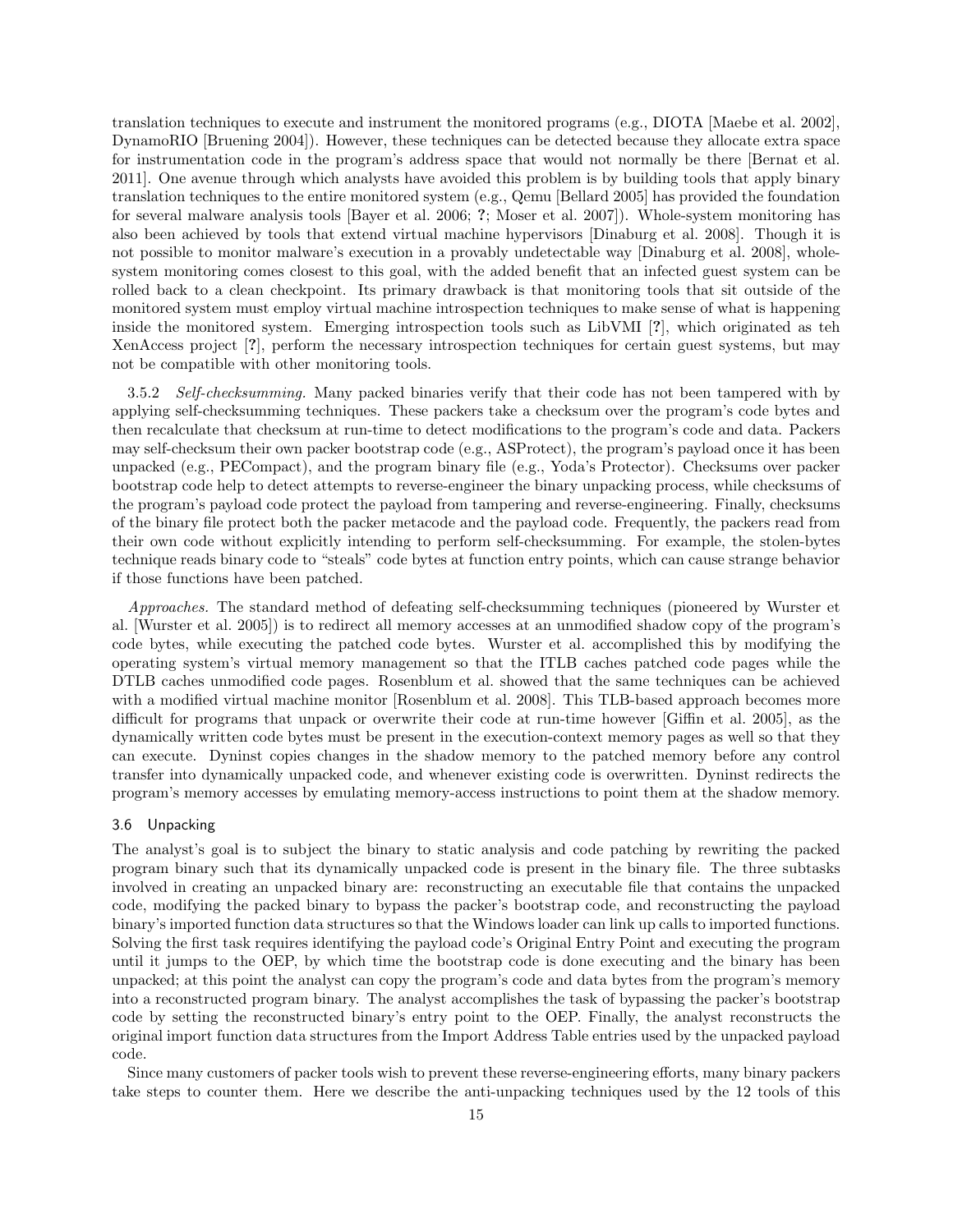![](_page_15_Figure_0.jpeg)

Fig. 6. Packed programs may interpose on inter-library calls originating from their packed payload to resist reverse-engineering and code-patching techniques. In a non-packed program, as in part (a), calls to functions in shared libraries use indirect call instructions to read their targets in from Import Address Table entries. Part (b) illustrates ASProtect's implementation of the stolen-bytes technique, which evades binary instrumentation at the entry points of functions in shared libraries by making a copy of the first block of an imported function and redirecting the call instruction to point at the "stolen" block. Part (c) illustrates Armadillo's method of hooking inter-library calls by replacing IAT addresses with the address of an Armadillo function that performs anti-tampering techniques before forwarding the call on to its intended destination.

study; for a broader discussion of possible anti-unpacking techniques we refer the reader to Peter Ferrie's surveys on the topic [Ferrie 2008a; 2008b].

3.6.1 Anti-OEP finding. Since finding the original entry point of the packed binary is such a crucial step in the reverse-engineering process, most binary packers thoroughly obfuscate their bootstrap code, with special emphasis on hiding the control transfer to the OEP. Indirect control flow, call-stack tampering, exception-based control flow, and self-modifying code are all common techniques for hiding and obfuscating the control transfer to the OEP. The control transfer is often unpacked at run-time, and in some cases (e.g., ASProtect) the code leading up to the control transfer is polymorphic and unpacked to a different address on each execution of the same packed binary. To counter known cipher-text attacks based on teh first instructions at the program's OEP, the packer may scramble the code at the OEP so that it is unrecognizable yet functionally equivalent to the original (e.g., EXEcryptor).

Approaches. In the early days of the code-packing technique there were a few dozen packers that security companies had to be able to unpack, and they could resort to manual-labor intensive techniques to generate custom unpacker tools for specific packers [BitDefender 2007; ?; Yason 2007]. For many packer tools, the control transfer to the OEP is the same for all packed binaries that the tool creates, and finding the control transfer to the OEP greatly facilitates the reverse-engineering of the other binaries created by that packer. In time, however, this approach became increasingly untenable. The first problem was the emergence of polymorphic packer tools that generate a different control transfer to the OEP each time they pack a binary.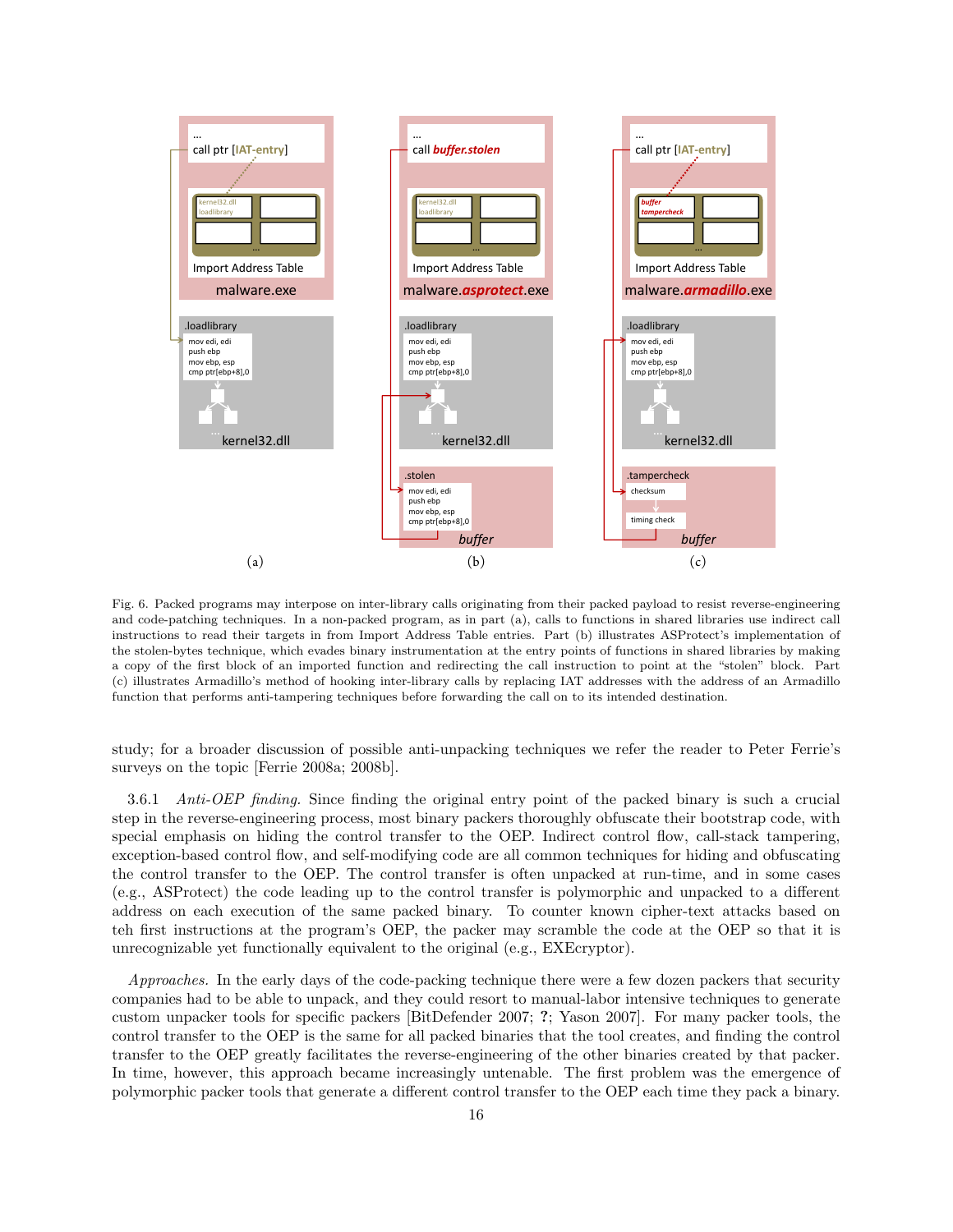Things get even more interesting for packer tools that place a polymorphic code generator in the packed binary itself, since different executions of the same binary unpack different control transfers to the OEP. Both of these polymorphic techniques make custom unpacker tools hard to generate. The real death-knell for this approach, however, came in 2008, when the percentage of packed malware binaries that used customized and private packing techniques rose to 33% of the total [Bustamante 2008; ?].

Malware analysis tools have largely switched to employing a variety of general-purpose unpacking techniques that rely on finding the OEP of a packed program with principled heuristics. The most reliable heuristics select the OEP transfer from among the set of control transfers into memory regions that have previously been written to. This set of control transfers can be large for packed binaries that unpack in multiple stages, especially if the unpacker tool tracks written regions at a coarse granularity. For example, the Justin [Guo et al. 2008] and OmniPack unpackers [Martignoni et al. 2007] track writes at a memory-page granularity, and detect thousands of false-positive unpacking instances for some packers [Martignoni et al. 2007] that place code and writeable data on the same memory pages. Pandora's Bochs [?], selects among these control transfers by assuming that the last of these control transfers is the control transfer to the OEP. The Justin unpacker filters out false OEP transfers by checking that the stack pointer is the same as it was at the start of the packer's run (Yoda's Protector modifies the stack pointer), and that command-line arguments supplied to the packed program are moved to the stack prior to the OEP control transfer.

3.6.2 Payload-code modification. The second challenge of anti-reverse-engineering is preventing the analyst from bypassing the defensive metacode that the packer tool places in the packed binary. The metacode in obfuscated binaries created by many packer tools is easily bypassed because the metacode only serves to bootstrap the packed payload into memory and never executes again after transfering to the payload's OEP. For these packed binaries the metacode is redundant once the binary has been reverse-engineered such that the unpacked code is statically present and the original Import Address Table has been reconstructed, so the analyst can set the modified binary's entry point to the OEP and the binary will only execute payload code.

To counter this reverse-engineering technique for bypassing packer metacode, most members of the "protector" class of packer tools modify the packed payload with hooks into the metacode so that metacode executes even after the control transfer to the OEP. The easiest method of ensuring that post-OEP metacode will execute is by hooking inter-library calls with callbacks into packer metacode routines. This technique involves replacing imported function addresses in the Import Address Table with the callback addresses, as shown in Figure 6c. The callback metacode may perform timing checks or probe the binary to detect tampering prior to transfering control to the imported function corresponding to the IAT entry (e.g., Armadillo). Furthermore, the callbacks are typically located in run-time-allocated memory buffers outside of the memory that is mapped to the program binary so that a memory dump of the binary does not capture the callback functions.

The IAT-hooking technique is attractive because it requires no modification to the payload code itself, though some packer tools do use binary analysis techniques to disassemble the payload code and modify it. For example, rather than modifying IAT entries, ASProtect replaces the standard indirect call ptr[<IAT-entry>] instructions that reference the IAT with direct calls to its metacode callbacks, as seen in Figure 6b. To make matters worse, ASProtect and Armadillo place these callbacks in memory buffers outside of the memory image that they allocate with the VirtualAlloc Windows API call. By so doing, they ensure that reverse-engineering techniques that only capture code in the binary's memory image will miss the metacode callbacks and any stolen code bytes that they contain.

Obfuscating compilers provide yet another method of inserting post-OEP metacode (e.g., Armadillo and Themida provide plugins to the Visual Studio compiler). Obfuscating compilers can add post-OEP metacode by modifying the payload program's source code rather than having to modify its machine-language instructions in the program binary, which is much harder to do.

Approaches. We are unaware of any generally applicable techniques that automate a solution to the problem of removing payload-code modifications. Reverse-engineers manually reconstruct IAT-entries that have been replaced by pointers to metacode wrapper routines by tracing through the wrapper to discover the external function address. This technique may be possible to automate, but needs to account for timing checks and self-checksumming techniques in the metacode wrapper routines. An alternative technique is to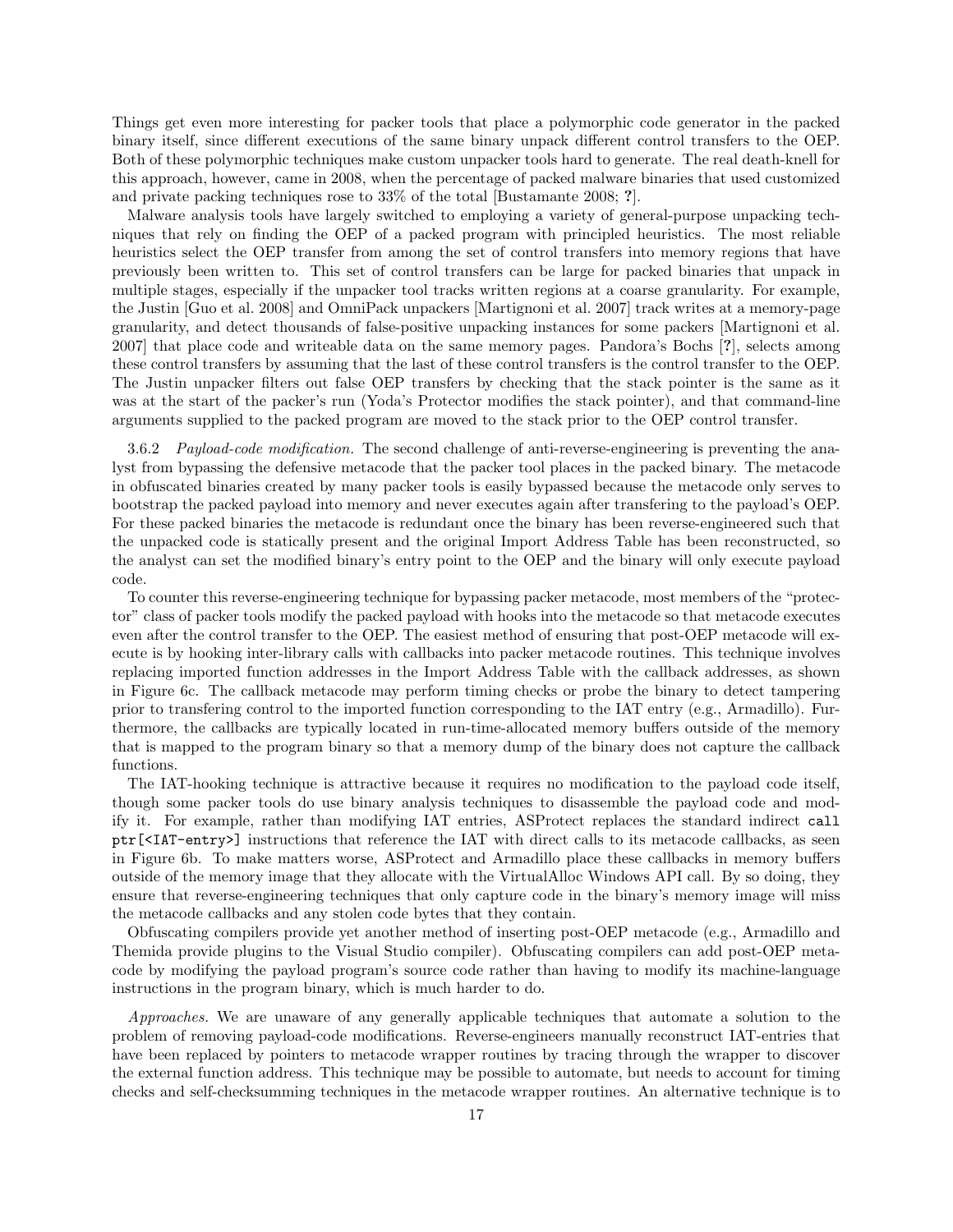modify the packer bootstrap code that fills IAT entries with the addresses of metacode-wrapper routines instead of the addresses of imported functions. This technique requires that the analyst identify and patch over the wrapper-insertion code with code that fills in legitimate IAT entries. While some analysts do adopt this technique, it requires significant reverse-engineering expertise and could not easily be automated. As a side note, the stolen-bytes technique presents similar problems to those of payload-code modification in the context of binary unpacking, and reverse-engineers apply similar ad-hoc techniques to deal with that technique.

Because of these difficulties in reverse-engineering packed binaries in the general case, most unpacking tools either automate only some parts of the unpacking process [Guilfanov 2005; Kang et al. 2007], create unpacked binaries that cannot actually execute [Christodorescu et al. 2005; Yegneswaran et al. 2008], or work only on a subset of packed binaries [?; Coogan et al. 2009; Debray and Patel 2010].

# 4. OBFUSCATION STATISTICS

We now proceed to quantify the prevalence of code obfuscations to show which of the code obfuscations are most prevalent in real-world malware. To this end, we study twelve of the fifteen binary obfuscation tools that, according to a 2008 survey performed by Panda Research [Bustamante 2008], are most-often used to obfuscate real-world malware. We then applied Dyninst, our binary analysis and instrumentation tool [Hollingsworth et al. 1994; Roundy and Miller 2010], to study the obfuscated code that these tools bundle with the malware binaries that they protect from analysis.

The results of our study are presented in Table I. We sort the packers based on the market share numbers reported by Panda Research for these packers during the months of February and March 2008. We structure our discussion of these results by talking about each of the categories of obfuscation techniques in turn, and conclude with a description of each packer tool, including a discussion of the three remaining packer tools that have significant market share, but that we have not yet been able to study with Dyninst: Execryptor, Armadillo, and Themida.

Dynamic Code: All of these obfuscation tools pack the code and data bytes of the binary that they obfuscate through compression or encryption, and most of them unpack in multiple stages. We estimate the number of unpacking loops by counting control transfers to code bytes that have been modified since the previous transfer into unpacked code. When the unpacked code overwrites existing code, we categorize the event as a code overwrite rather than an instance of code unpacking. We observed overwrites that ranged from a single instruction opcode byte, to an overwrite of an 8844 byte range that consisted almost entirely of code. In the latter case, Yoda's Protector was hiding its bootstrap code from analysis by erasing it after its use. In some instances, obfuscated programs overwrite the function that is currently executing, or overwrite a function for which there is a return address on the call stack. Both cases are tricky for instrumenters, which must redirect control flow updating the PC and fixing any control transfers to dead code [Maebe and De Bosschere 2003; Roundy and Miller 2010].

Instruction Obfuscations: Indirect calls are fairly common in compiler-generated code, but most compilers use them only for function pointers, and in particular for virtual functions and inter-module calls. Indirect jumps are not particularly common, but the ret instruction is a form of indirect jump that some packers use extensively to hide obfuscated control flow. Similarly, call instructions are frequently misused, in which case they are usually paired with a pop instruction somewhere in the basic block at the call target. Another common obfuscation is the obfuscation of instruction constants, especially for constants that reveal critical information about the packing transformation, for example, the address of the program's original entry point. Some of these packers fuzz test analysis tools, either by causing parsing algorithms to parse random bytes, or by including rarely used instructions that malware emulators may not handle properly, such as floating point instructions. ASProtect's fuzz-testing is particularly thorough, especially with regards to its due to its extensive use of segment selector prefixes on instructions for which they should have no effect.

Code Layout: Code sharing actually occurs in some compiler-generated code, usually due to compiler optimizations involving in-lining or out-lining of code sequences that are used by multiple functions. This is also true of most packed programs malware, which aggressively share assembly code routines. On the other hand, compilers do not exploit the dense variable-length x86 instruction set to construct valid overlapping instruction streams as malware sometimes does. These sequences are necessarily short, and are never very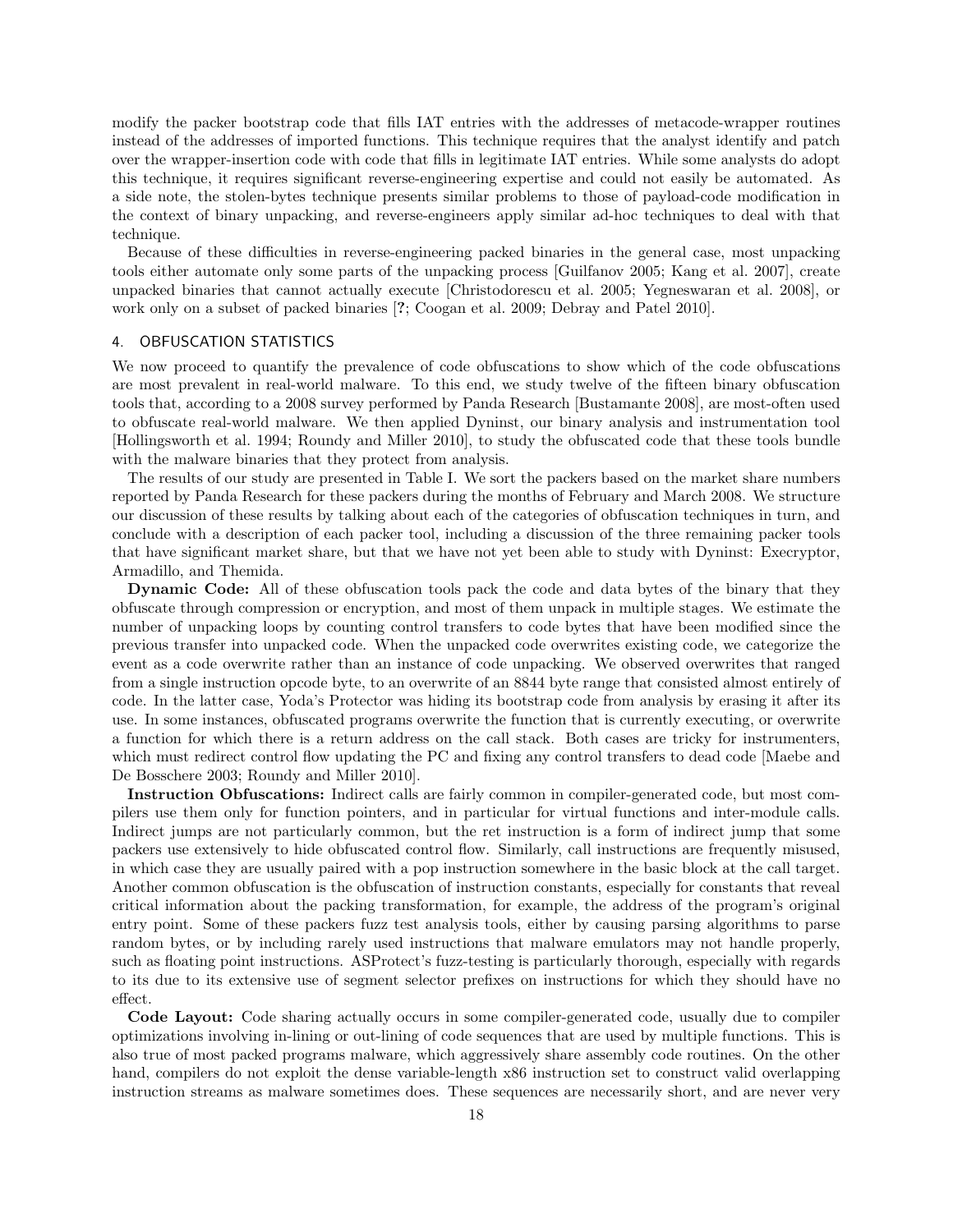# Table I. Packer statistics

| Ioda's protector<br>pt.Compacy<br>ASPITOROCY |                                                                                                                                  |                |                |              |                |      |                           |                           |                |              |      |                |                           |
|----------------------------------------------|----------------------------------------------------------------------------------------------------------------------------------|----------------|----------------|--------------|----------------|------|---------------------------|---------------------------|----------------|--------------|------|----------------|---------------------------|
|                                              | polytine<br>Nspack<br><b>ASPACK</b><br>Upack<br>PETite<br>mack<br>MEW<br>$\mathcal{C}_{\mathbb{A}^{\!+}}$<br>$\hat{\mathcal{S}}$ |                |                |              |                |      |                           |                           |                |              |      |                |                           |
|                                              | Malware market share *                                                                                                           | 9.5%           | 6.2%           | 2.3%         | 2.6%           | 2.5% | 1.7%                      | 1.3%                      | 1.3%           | 0.9%         | 0.4% | 0.3%           | 0.1%                      |
|                                              | Bootstrap code size in kilobytes                                                                                                 | 0.4            | 1.1            | 1.0          | 5.8            | 0.0  | 2.6                       | 3.3                       | 0.2            | 1.1          | 28.0 | 10.2           | 1.5                       |
|                                              | Unpack instances                                                                                                                 | $\mathbf{1}$   | 2              | 2            | 2              | 0    | 2                         | 2                         | $\mathbf{1}$   | 0            | 4    | 5              | 3                         |
|                                              | Overwrite instances                                                                                                              | $\mathbf 0$    | 0              | 1            | $\overline{2}$ | 0    | $\mathbf{0}$              | $\overline{4}$            | $\mathbf 0$    | $\mathbf{1}$ | 205  | 10             | $\mathbf{0}$              |
| Dynamic Code                                 | Overwrite byte count                                                                                                             | 0              | 0              | 64           | 167            | 0    | 0                         | 179                       | 0              | 194          | 51   | 9889           | 0                         |
|                                              | Overwrite of executing function                                                                                                  | $\mathbf 0$    | $\mathbf 0$    | $\mathbf{1}$ | 0              | 0    | $\mathbf 0$               | $\mathbf{0}$              | $\mathbf 0$    | 0            | 12   | 4              | 0                         |
|                                              | % of calls that are indirect                                                                                                     | 83%            | 75%            | 95%          | 44%            | 0%   | 28%                       | 30%                       | 92%            | 16%          | 7%   | 5%             | 28%                       |
|                                              | Count of jumps that are indirect                                                                                                 | 0              | 0              | 0            | 0              | 0    | 0                         | 0                         | $\mathbf{1}$   | 0            | 69   | 45             | 0                         |
|                                              | Non-standard uses of ret instruction                                                                                             | 0              | 0              | 0            | 1              | 0    | 0                         | 0                         | 0              | 0            | 83   | 25             | 0                         |
|                                              | Non-standard uses of call instruction                                                                                            | 1              | 4              | 0            | 24             | 0    | 2                         | 2                         | 1              | 0            | 60   | 85             | 0                         |
| nstruction Obfuscations                      | Obfuscated constants                                                                                                             | ✔              | ✔              | ×            | ✓              | ×    | ✔                         | $\boldsymbol{\mathsf{x}}$ | ✓              | ×            | ✓    | ✓              | $\pmb{\times}$            |
|                                              | Fuzz-Test: unusual instructions                                                                                                  | ×              | ✓              | ×            | ✓              | ×    | $\pmb{\times}$            | ×                         | ×              | ×            | ✔    | ✓              | $\mathbf x$               |
|                                              | Functions share blocks                                                                                                           | 0              | $\mathbf 0$    | 4            | 0              | 0    | 0                         | 0                         | $\mathbf 0$    | 2            | 43   | 0              | 0                         |
|                                              | Blocks share code bytes                                                                                                          | 0              | 10             | 0            | 0              | 0    | 0                         | 0                         | $\mathbf 0$    | 0            | 6    | $\mathbf{1}$   | 0                         |
|                                              | Interleaved blocks from different funcs                                                                                          | 0              | 0              | $\mathbf{1}$ | 14             | 0    | 4                         | $\mathbf{1}$              | 4              | 3            | 52   | $\overline{2}$ | $\mathbf{1}$              |
|                                              | Function entry block not first block                                                                                             | 0              | 0              | 0            | 0              | 0    | 0                         | $\mathbf{1}$              | $\mathbf 0$    | 0            | 10   | 3              | $\mathbf{1}$              |
|                                              | Inter-section functions                                                                                                          | ✓              | ×              | ✓            | ✓              | ×    | ×                         | ×                         | ✓              | ✓            | ×    | ×              | ✓                         |
| Code Layout                                  | Inter-object functions                                                                                                           | $\pmb{\times}$ | $\pmb{\times}$ | ×            | ×              | ×    | $\boldsymbol{\mathsf{x}}$ | $\boldsymbol{\mathsf{x}}$ | $\pmb{\times}$ | ×            | ✓    | ×              | $\mathbf x$               |
|                                              | Code chunked into tiny basic blocks                                                                                              | ×              | ✓              | ×            | ✓              | ×    | ×                         | $\pmb{\times}$            | ×              | ×            | ✓    | ✓              | ×                         |
|                                              | Anti-linear disassembly                                                                                                          | ×              | ✓              | ×            | $\pmb{\times}$ | ×    | ×                         | ✓                         | $\pmb{\times}$ | ×            | ✓    | ✓              | ×                         |
|                                              | Flags used across functions                                                                                                      | ×              | ×              | ✓            | ×              | ×    | ×                         | $\pmb{\times}$            | ✓              | ✓            | ✓    | ×              | ×                         |
|                                              | Writeable data on code pages                                                                                                     | ✓              | ×              | ✓            | ✓              | ×    | ✓                         | ✔                         | $\pmb{\times}$ | ✓            | ✓    | ✓              | ✓                         |
|                                              | Fuzz-Test: fallthrough into non-code                                                                                             | ×              | ✓              | ✓            | ✓              | ×    | ×                         | $\boldsymbol{\mathsf{x}}$ | $\pmb{\times}$ | ×            | ✓    | ✓              | $\mathbf x$               |
|                                              | Code bytes in PE header                                                                                                          | 0              | $\mathbf 0$    | 102          | 0              | 0    | 0                         | $\mathbf 0$               | 158            | 0            | 0    | 0              | 182                       |
|                                              | Code unpacked to VirtualAlloc buffer                                                                                             | 0              | $\mathbf 0$    | 0            | $\mathbf{1}$   | 0    | 0                         | 0                         | $\Omega$       | $\mathbf{1}$ | 3    | 0              | 0                         |
|                                              | Polymorphism engine in packer tool                                                                                               | ×              | ✓              | ×            | ×              | ×    | ×                         | ×                         | ×              | ×            | ✓    | ×              | ×                         |
| nti-Rewriting<br>⋖                           | Polymorphism engine in packed binary                                                                                             | ×              | ×              | ×            | ×              | ×    | ×                         | ×                         | $\pmb{\times}$ | ×            | ✓    | ×              | ×                         |
|                                              | Checksum of binary file                                                                                                          | ×              | ×              | ×            | ×              | ×    | ×                         | ×                         | ×              | ×            | ×    | ✔              | ×                         |
|                                              | Checksum of malware payload                                                                                                      | ×              | ×              | ×            | ✓              | ×    | $\pmb{\times}$            | ×                         | ×              | ×            | ✓    | ×              | ×                         |
|                                              | Checksum of packer bootstrap code                                                                                                | ×              | ×              | ×            | ✓              | ×    | ×                         | ×                         | ×              | ×            | ✓    | ✓              | ×                         |
|                                              | Exception-based control transfers                                                                                                | 0              | 0              | 0            | $\mathbf{1}$   | 0    | 0                         | 0                         | 0              | 0            | 1    | 8              | 0                         |
| Anti-Tracing                                 | Metacode uses WinAPI funcs not in IAT                                                                                            | ✔              | ✓              | ✓            | ×              | ×    | ✓                         | ✔                         | ✔              | ✔            | ✔    | ✓              | ×                         |
|                                              | Timing check                                                                                                                     | ×              | ×              | ×            | ×              | ×    | ×                         | $\pmb{\times}$            | ×              | ×            | ×    | ✓              | ×                         |
|                                              | Anti-Debug: via WinAPI calls                                                                                                     | ×              | $\pmb{\times}$ | ×            | ×              | ×    | ×                         | $\pmb{\times}$            | ×              | ×            | ✔    | ✔              | $\boldsymbol{\mathsf{x}}$ |

*\* As determined by PandaLabs in 2008 study: http://pandaresearch.wordpress.com/2008/03/19/packer‐revolution/*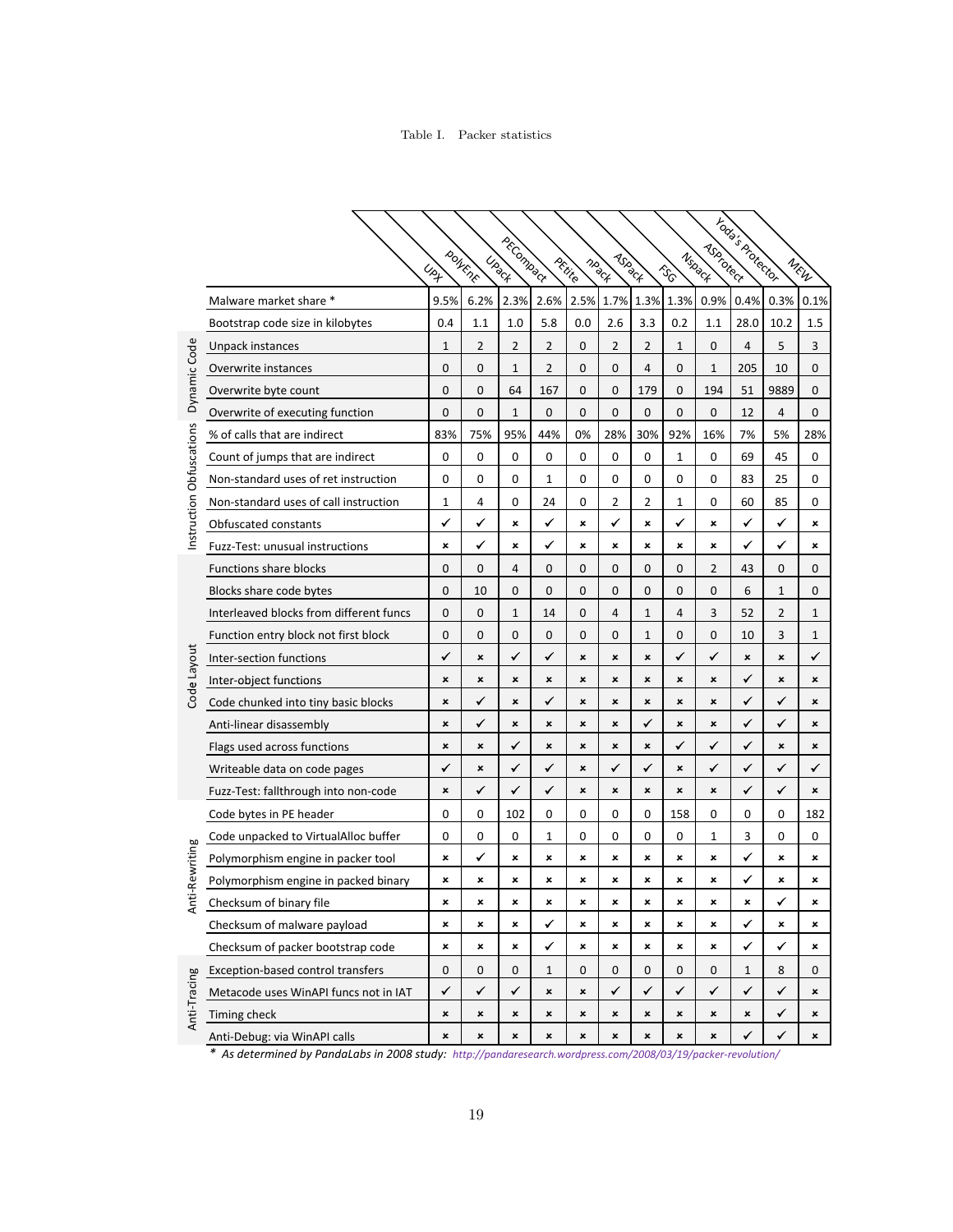useful, but are used to break the assumptions that are made by many analysis tools [Kruegel et al. 2004; Nanda et al. 2006]. Blocks from different functions are often interleaved as a result of function sharing, but some packers such as ASProtect aggressively interleave function blocks such that the blocks may be spread all across a code section. These strange function layouts often result in function entry blocks that are at higher addresses than other function blocks, breaking a common assumption. To make matters worse, function blocks are frequently spread across code sections and even across code objects, in which case the code is often in memory buffer created by a VirtualAlloc Windows API call. In portions of several obfuscated binaries, basic block lengths are reduced by chunking the blocks into groups of two or three instructions, ending with a jump instruction to the next tiny code chunk. The purpose of this code chunking is sometimes to thwart the linear-sweep disassemblers that are used by many interactive debuggers (e.g., OllyDbg) and disassembly tools (e.g., Objdump); padding bytes in-between the chunked basic blocks confuse the linear-sweep disassembler, hiding the actual instructions from analysis. Another interesting characteristic of obfuscated code is that the contracts between calling functions and called functions are completely nonstandard. A good example of this is the frequence with which a called function sets a status flag that is read by the caller, which is something that x86 compilers never do, even in highly optimized code. Similarly, compilers practically never place writeable data on code pages, since this has dangerous security implications, whereas obfuscated programs do this extensively. Finally, several obfuscators fuzz-test recursive-traversal parsers by causing them to parse into non-code bytes. They do this either by including junk bytes on one edge of a conditional branch that is never taken [Collberg et al. 1998], or more often, by causing control flow to fall through into bytes that will be decrypted in place at runtime.

Anti-Rewriting: Analysts frequently try to rewrite packed binaries to create versions that are fully unpacked and bypass the obfuscated bootstrap code. One way in which packed binaries make this task challenging is by placing code in strange places, such as the Portable Executable file header and in buffers that are created by calls to the VirtualAlloc Windows API function. The UPack, FSG, and MEW packers put code in the PE header where it will be overwritten by the binary rewriter if it adds or renames program sections. The code in VirtualAlloc buffers can easily be missed by the rewriting process, and since ASProtect places payload code in these buffers using the stolen bytes technique, the program will crash if the code in these buffers is not preserved by the rewriting process. Polymorphism is also a problem for binary rewriting. Polymorphic packer tools produce different packed binaries each time they pack the same payload executable. For example, PolyEnE changes the cipher it uses to encrypt the payload each time it unpacks a program, and modifies its own bootstrap code as well. ASProtect and other packer tools (e.g., Themida) include a polymorphic unpacker in the packed binaries themselves, so that the same packed binary unpacks different bootstrap code and adds different obfuscations to the program's payload code. Finally, some packers use selfchecksumming to detect modifications to their code. Checksums are most-often calculated over the packed program's bootstrap code, though they are sometimes also calculated over the unpacked payload code and over the packed binary file itself.

Anti-Tracing: Tracing techniques are commonly used to study the behavior of obfuscated programs, and may be collected at different granularities, ranging from instruction-level traces to traces of Windows API calls, and system calls. Some packers use exception-based control transfers, which obfuscate the program's control flow and may cause errors in emulators, which may not handle exceptions properly. Since analysts frequently request traces at the level of Windows API calls [Yegneswaran et al. 2008], obfuscated binaries frequently circumvent the Import Address Table data structure by which the Windows loader links the code to imported library functions, and which many tracing tools use to decide which Windows API functions to instrument [Hunt and Brubacher 1999]. Timing checks are used by some obfuscated binaries to detect significant slowdowns that are indicative of single-step tracing or interactive debugging. Finally, some packed programs invoke Windows API calls that reveal the presence of a debugger process that is attached to the running process.

#### Packer Personalities. :

We now describe the characteristics of each packer tool, and the features that are unique to that tool. We organize the list of packers by increasing size of their bootstrap code, but as seen in line 3 of Table I, bootstrap size is not necessarily indicative of the size of the binaries that the packers produce, nor is it always indicative of the prevalence of obfuscation techniques in the packer.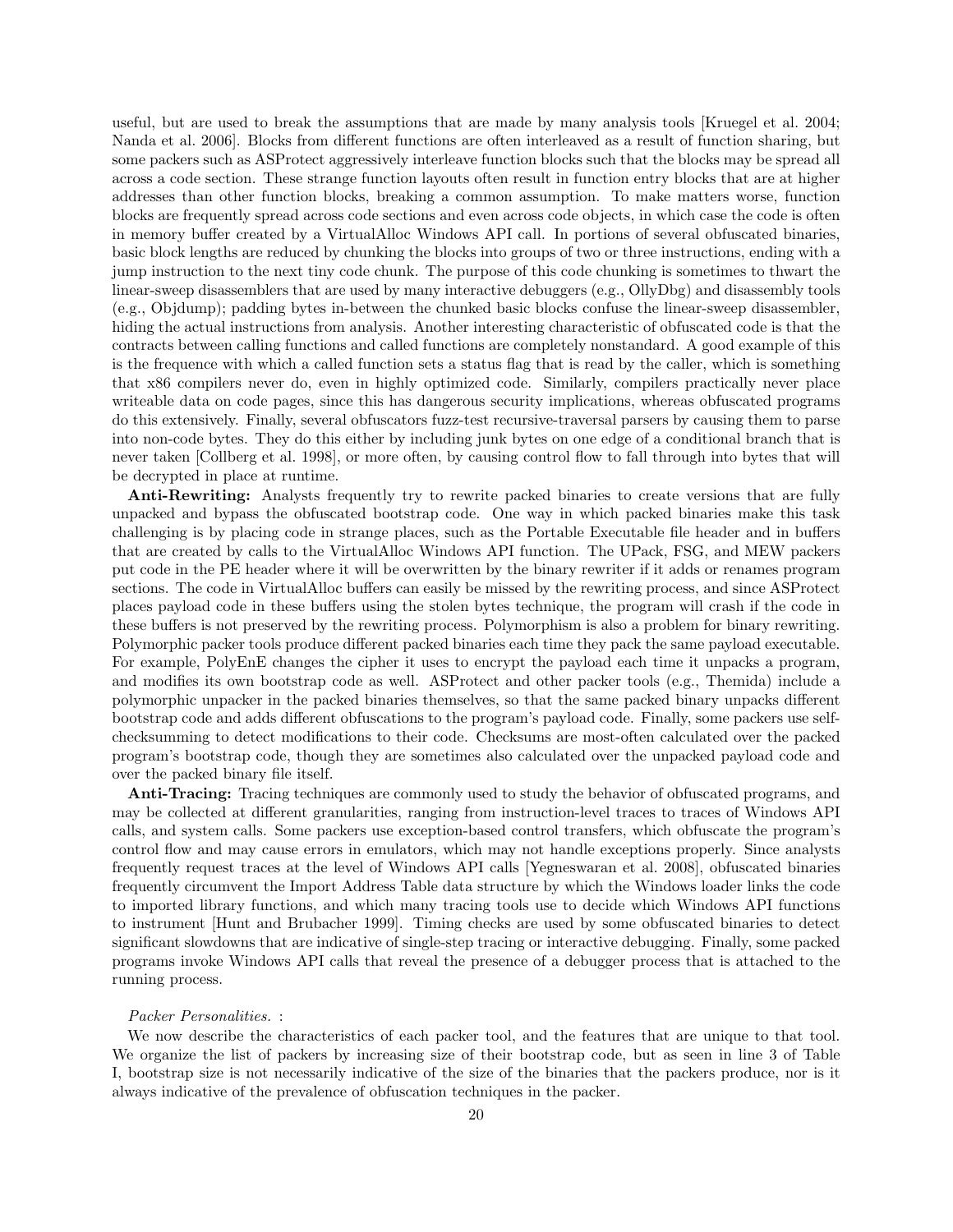FSG (158 bytes): The Fast, Small, Good EXE packer's goals are stated in its name. Its bootstrap code is fast and small (its 158 bytes of bootstrap code make it the smallest packer in our list), and it offers fairly good compression ratios considering its tiny size. FSG achieves a significant degree of obfuscation in its pursuit of compactness, using unusual instructions and idioms that make its bootstrap code much harder to analyze than its 158 bytes would seem to indicate. FSG's bootstrap code is sufficiently small to fit comfortably in the one-page section that contains the Windows Portable Executable (PE) header.

UPX (392 bytes): The Ultimate Packer for eXecutables is notable for offering the broadest coverage of hardware platforms and operating systems, and is one of the few packer tools that are open sourced. UPX is the most popular packer tool with malware authors despite its lack of any obfuscation beyond what is afforded by the code-packing transformation itself. Among the contributing factors for UPX's popularity are its early arrival on the packing scene and the ease with which a custom packer can be derived from its open-source code.

UPack (629 bytes): The UPack packer consistently generates the smallest packed binaries while including several obfuscation techniques. The UPack authors scavenge bytes from the PE header with unparalleled effectiveness, stuffing it with code, data, function pointers, and the import table. Its PE header tricks cause robust binary analysis tools such as IdaPro and OllyDbg to misparse some of the PE's data structures, while its code overwriting and two-phase unpacking cause problems for other analysis tools.

PolyEnE (897 bytes): PolyEnE is widely used by malware for its ability to create polymorphic binaries: each time a binary is packed it uses a different cipher on the encrypted payload bytes, resulting in changes to the bootstrap code itself, and to the encrypted bytes. The address of the bootstrap code's Import Table is also varied, is the memory size of the bootstrap code's section, though the packed binary itself always has the same size.

MEW (1593 bytes): MEW employs several tricks that save space while causing problems for analysis tools: it employs two unpacking stages rather than one, wedges code into unused bytes in the PE Header, shares code between functions, and mixes code and writeable data on the same memory pages.

PECompact (1943 bytes): PECompact provides perhaps the broadest array of defensive techniques for a packer that offers good compression. Notable defensive techniques include its early use of an exception to obfuscate control flow, as well as its optional incorporation of self-checksumming techniques to detect code patching.

NSPack (2357 bytes): NSPack also contains a broad collection of defensive techniques. Two notable examples: it resists binary rewriting by unpacking part of its bootstrap into a memory buffer that is not backed by a file and it only unpacks if its symbol table is empty.

nPack (2719 bytes): The bootstrap code of nPack-generated binaries appears to have been mostly compiler-generated, without much emphasis on compactness. Another reason for its large bootstrap code are its single unpacking phase and its support for packing binaries with thread-local storage. There is little to no code obfuscation in this packer's bootstrap code.

ASPack (3095 bytes): Among the packers whose primary goal is to provide binary compression, ASPack does the most thorough job of frustrating analysis by obfuscating control flow in its bootstrap code. Its obfuscation techniques include call-stack tampering, use of call and ret instructions for non-standard purposes, and code overwriting to modify a control flow target.

Yoda's Protector (9429 bytes): This is the smallest of the "protector" class of packing tools, most of which are written as for-profit tools designed to present intellectual property from reverse engineering. Despite its moderate size, Yoda's Protector employs an impressive array of control-flow obfuscation and anti-debugging techniques, several of which are unique to this packer.

ASProtect (28856 bytes): ASProtect's large bootstrap code shares some code with ASPack, its sister tool, and its main features are likewise directed towards control-flow and anti-disassembler obfuscations. ASProtect-packed binaries carry a polymorphic code-generation engine which adds considerably to their size and to the difficulty of automatically reverse-engineering binaries that have been packed by ASProtect. Reverse-engineering is also made difficult by ASProtect's modification of call instructions that reference the IAT and because of its use of stolen-bytes techniques.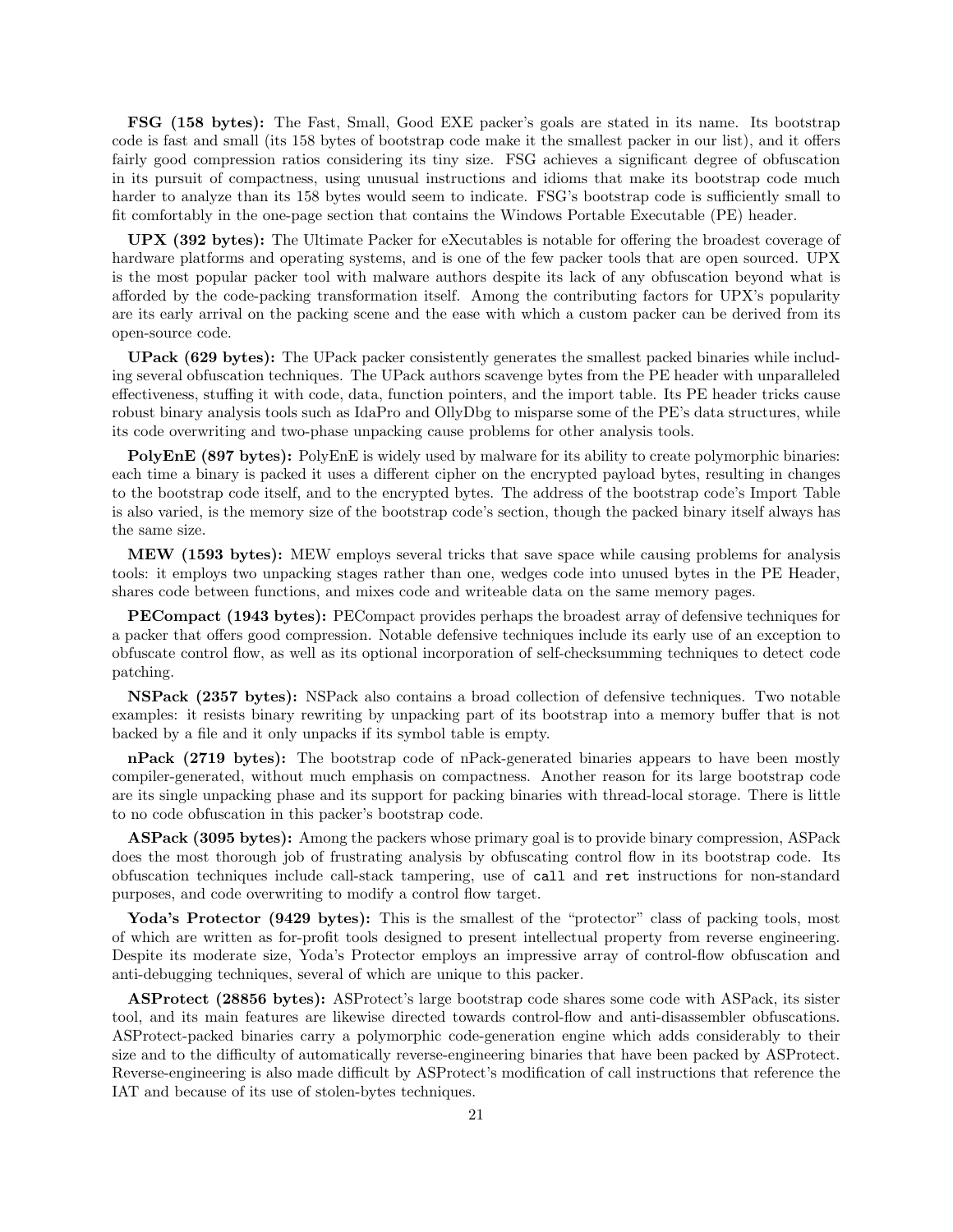#### **REFERENCES**

16 1998. Darkparanoid virus.

- ANCKAERT, B., MADOU, M., AND DE BOSSCHERE, K. 2007. A model for self-modifying code. In Workshop on Information Hiding. Alexandria, VA, 232–248.
- Babic, D., Martignoni, L., McCamant, S., and Song, D. 2011. Statically-Directed Dynamic Automated Test Generation. In International Symposium on Software Testing and Analysis (ISSTA). Toronto, Canada.
- BALAKRISHNAN, G. AND REPS, T. 2004. Analyzing memory accesses in x86 executables. In Conference on Compiler Construction  $(CC)$ . New York, NY, 5-23.
- Barham, P., Dragovic, B., Fraser, K., Hand, S., Harris, T., Ho, A., Neugebauer, R., Pratt, I., and Warfield, A. 2003. Xen and the art of virtualization. In Symposium on Operating Systems Principles. Bolton Landing, NY.
- BAYER, U., MOSER, A., KRUEGEL, C., AND KIRDA, E. 2006. Dynamic analysis of malicious code. Journal in Computer Virology 2, 1 (August), 66–77.

BELLARD, F. 2005. QEMU, a fast and portable dynamic translator. In USENIX Annual Technical Conference. Anaheim, CA.

- BERNAT, A. R. AND MILLER, B. P. 2011. Anywhere, Any Time Binary Instrumentation. In Workshop on Program Analysis for Software Tools and Engineering (PASTE). Szeged, Hungary.
- BERNAT, A. R., ROUNDY, K. A., AND MILLER, B. P. 2011. Efficient, Sensitivity Resistant Binary Instrumentation. In International Symposium on Software Testing and Analysis (ISSTA). Toronto, Canada.
- BitDefender. 2007. BitDefender anti-virus technology. White Paper.
- Bruening, D. 2004. Efficient, transparent, and comprehensive runtime code manipulation. Ph.D. thesis, Department of Electrical Engineering and Computer Science, Massachusetts Institute of Technology.
- Bustamante, P. 2008. Packer (r)evolution. Panda Research web article.
- Charney, M. 2010. Xed2 user guide. http://www.cs.virginia.edu/kim/publicity/pin/docs/36111/Xed/html/main.html.
- Christodorescu, M., Kinder, J., Jha, S., Katzenbeisser, S., and Veith, H. 2005. Malware normalization. Tech. Rep. 1539, Computer Sciences Department, University of Wisconsin. November.
- Cifuentes, C. and Fraboulet, A. 1997. Intraprocedural static slicing of binary executables. In International Conference on Software Maintenance (ICSM). Los Alamitos, CA.
- Cifuentes, C. and Van Emmerik, M. 1999. Recovery of jump table case statements from binary code. In International Workshop on Program Comprehension (ICPC). Pittsburgh, PA.
- Collberg, C., Thomborson, C., and Low, D. 1998. Manufacturing cheap, resilient, and stealthy opaque constructs. In Symposium on Principles of Programming Languages (POPL). San Diego, CA.
- Coogan, K., Debray, S., Kaochar, T., and Townsend, G. 2009. Automatic static unpacking of malware binaries. In Working Conference on Reverse Engineering. Antwerp, Belgium.
- DEBRAY, S. AND EVANS, W. 2002. Profile-guided code compression. In Conference on Programming Language Design and Implementation (PLDI). Berlin, Germany.
- DEBRAY, S. AND PATEL, J. 2010. Reverse engineering self-modifying code: Unpacker extraction. In Working Conference on Reverse Engineering. Boston, MA.
- Dinaburg, A., Royal, P., Sharif, M., and Lee, W. 2008. Ether: Malware analysis via hardware virtualization extensions. In Conference on Computer and Communications Security. Alexandria, VA.
- Falliere, N. 2007. Windows anti-debug reference. Infocus web article.
- FERRIE, P. 2008a. Anti-unpacker tricks. In *International CARO Workshop*. Amsterdam, The Netherlands.
- FERRIE, P. 2008b. Anti-unpacker tricks part one. Virus Bulletin.
- Fog, A. 2011. Calling conventions for different c++ compilers and operating systems. http://www.agner.org/optimize/.
- Giffin, J. T., Christodorescu, M., and Kruger, L. 2005. Strengthening software self-checksumming via self-modifying code. In Annual Computer Security Applications Conference (ACSAC). Tucson, AZ.
- GNU PROJECT FREE SOFTWARE FOUNDATION. 2011. objdump, gnu manuals online. Version 2.22 http://sourceware.org/ binutils/docs/binutils/.
- GRAF, T. 2005. Generic unpacking how to handle modified or unknown PE compression engines? In Virus Bulletin Conference. Dublin, Ireland.
- Guilfanov, I. 2005. Using the Universal PE Unpacker Plug-in included in IDA Pro 4.9 to unpack compressed executables. Online tutorial. http://www.hex-rays.com/idapro/unpack\_pe/unpacking.pdf.
- Guilfanov, I. 2011. The IDA Pro disassembler and debugger. DataRescue. Version 6.2 http://www.hex-rays.com/idapro/.
- GUO, F., FERRIE, P., AND CHIUEH, T. 2008. A study of the packer problem and its solutions. In Symposium on Recent Advances in Intrusion Detection (RAID). Springer Berlin / Heidelberg, Cambridge, MA.
- Hollingsworth, J. K., Miller, B. P., and Cargille, J. 1994. Dynamic program instrumentation for scalable performance tools. In Scalable High Performance Computing Conference. Knoxville, TN.
- HUNT, G. AND BRUBACHER, D. 1999. Detours: Binary interception of win32 functions. In USENIX Windows NT Symposium. Seattle, WA.
- JACOBSON, E. R., ROSENBLUM, N. E., AND MILLER, B. P. 2011. Labeling library functions in stripped binaries. In Workshop on Program Analysis for Software Tools and Engineering (PASTE). Szeged, Hungary.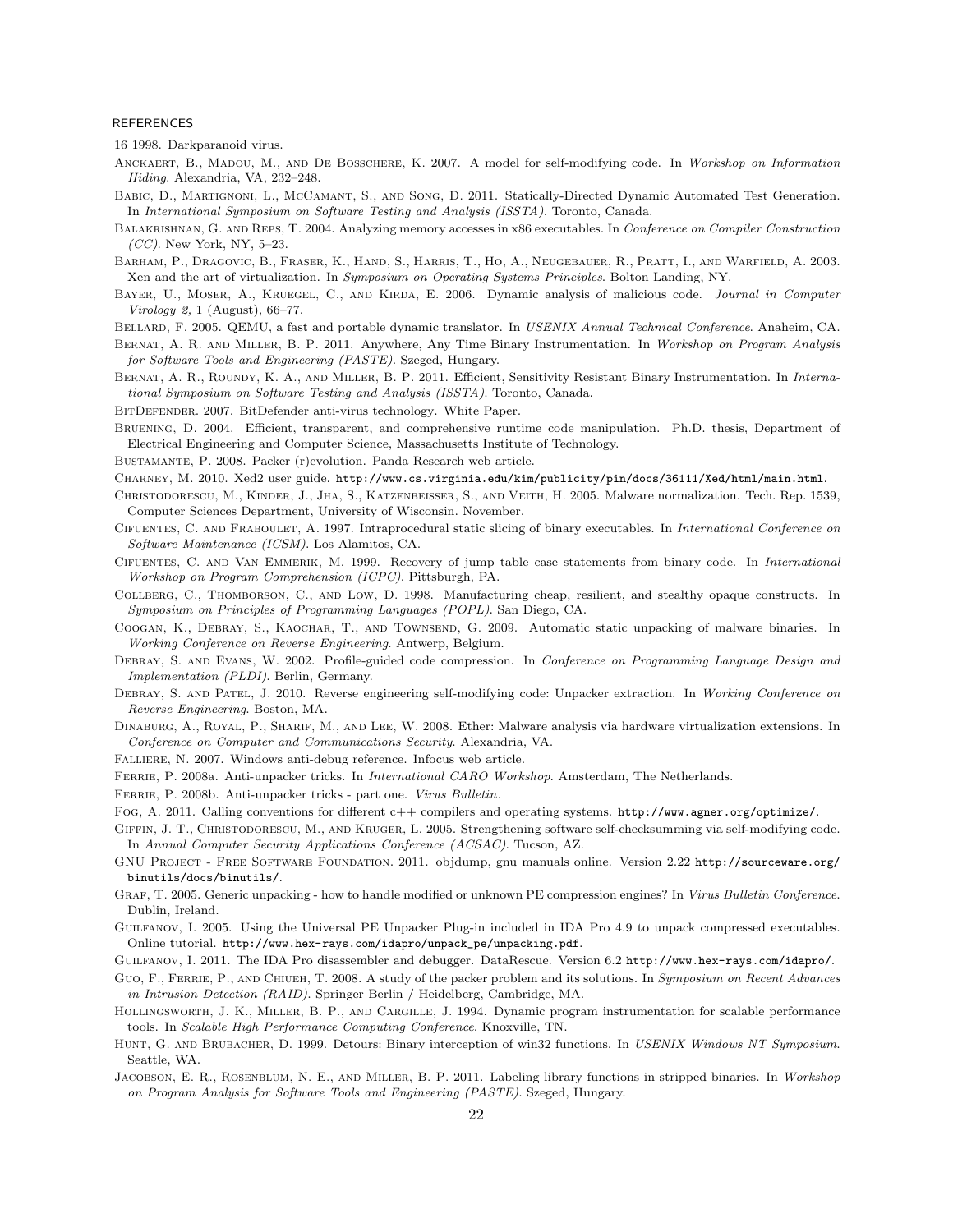- KANG, M. G., POOSANKAM, P., AND YIN, H. 2007. Renovo: A hidden code extractor for packed executables. In Workshop on Recurring Malcode. Alexandria, VA.
- KRUEGEL, C., ROBERTSON, W., VALEUR, F., AND VIGNA, G. 2004. Static disassembly of obfuscated binaries. In USENIX Security Symposium. San Diego, CA.
- LAKHOTIA, A., KUMAR, E. U., AND VENABLE, M. 2005. A method for detecting obfuscated calls in malicious binaries. Transactions on Software Engineering 31, 11 (November).
- LINDHOLM, T. AND YELLIN, F. 1999. Java Virtual Machine Specification, 2nd ed. Addison-Wesley Longman Publishing Co., Inc., Boston, MA, USA.
- LINN, C. AND DEBRAY, S. 2003. Obfuscation of executable code to improve resistance to static disassembly. In Conference on Computer and Communications Security. Washington, D.C.
- Luk, C.-K., Cohn, R., Muth, R., Patil, H., Klauser, A., Lowney, G., Wallace, S., Reddi, V. J., and Hazelwood, K. 2005. PIN: Building customized program analysis tools with dynamic instrumentation. In Conference on Programming Language Design and Implementation (PLDI). Chicago, IL.
- MADOU, M., ANCKAERT, B., DE SUTTER, B., AND DE BOSSCHERE, K. 2005. Hybrid static-dynamic attacks against software protection mechanisms. In ACM workshop on Digital Rights Management. Alexandria, VA.
- MAEBE, J. AND DE BOSSCHERE, K. 2003. Instrumenting self-modifying code. In Workshop on Automated and Algorithmic Debugging. Ghent, Belgium.
- MAEBE, J., RONSSE, M., AND DE BOSSCHERE, K. 2002. DIOTA: Dynamic instrumentation, optimization and transformation of applications. In Workshop on Binary Translation held in conjunction with the Conference on Parallel Architectures and Compilation Techniques (PACT). Charlottesville, VA.
- Martignoni, L., Christodorescu, M., and Jha, S. 2007. Omniunpack: Fast, generic, and safe unpacking of malware. In Annual Computer Security Applications Conference (ACSAC). Miami Beach, FL.
- MILLER, B. P., FREDRIKSEN, L., AND SO, B. 1990. An empirical study of the reliability of unix utilities. Communications of the ACM 33, 12 (December).
- MOSER, A., KRUEGEL, C., AND KIRDA, E. 2007. Exploring multiple execution paths for malware analysis. In Symposium on Security and Privacy. Oakland, CA.
- MUTH, R. AND DEBRAY, S. 2000. On the complexity of flow-sensitive dataflow analyses. In Symposium on Principles of Programming Languages (POPL). Boston, MA.
- Nanda, S., Li, W., Lam, L.-C., and cker Chiueh, T. 2006. Bird: Binary interpretation using runtime disassembly. In Symposium on Code Generation and Optimization (CGO). New York, NY.
- PARADYN TOOLS PROJECT. 2011. ParseAPI programmer's guide. Version 7.0.1 http://www.paradyn.org/html/manuals.html. PERRIOT, F. AND FERRIE, P. 2004. Principles and practise of x-raying. In Virus Bulletin Conference. Chicago, IL.
- POPOV, I., DEBRAY, S., AND ANDREWS, G. 2007. Binary obfuscation using signals. In USENIX Security Symposium. Boston, MA.
- PRAKASH, C. 2007. Design of x86 emulator for generic unpacking. In Assocation of Anti-Virus Asia Researchers International Conference. Seoul, South Korea.
- Quinlan, D. 2000. Rose: Compiler support for object-oriented frameworks. In Conference on Parallel Compilers (CPC2000). Aussois, France.
- Quist, D. and Valsmith. 2007. Covert debugging: Cirvumventing software armoring techniques. In Blackhat USA. Las Vegas, NV.
- Rosenblum, N. E., Cooksey, G., and Miller, B. P. 2008. Virtual machine-provided context sensitive page mappings. In Conference on Virtual Execution Environments (VEE). Seattle, WA.
- ROSENBLUM, N. E., MILLER, B. P., AND ZHU, X. 2010. Extracting compiler provenance from program binaries. In Workshop on Program Analysis for Software Tools and Engineering (PASTE). Toronto, Canada.
- ROSENBLUM, N. E., ZHU, X., MILLER, B. P., AND HUNT, K. 2008. Learning to analyze binary computer code. In Conference on Artificial Intelligence (AAAI). Chicago, IL.
- ROUNDY, K. A. AND MILLER, B. P. 2010. Hybrid analysis and control of malware. In Symposium on Recent Advances in Intrusion Detection (RAID). Ottawa, Canada.
- ROYAL, P., HALPIN, M., DAGON, D., EDMONDS, R., AND LEE, W. 2006. PolyUnpack: Automating the hidden-code extraction of unpack-executing malware. In Annual Computer Security Applications Conference (ACSAC). Miami Beach, FL.
- SCHWARZ, B., DEBRAY, S., AND ANDREWS, G. 2002. Disassembly of executable code revisited. In Working Conference on Reverse Engineering. Richmond, VA.
- SHARIF, M., LANZI, A., GIFFIN, J., AND LEE, W. 2008. Impeding malware analysis using conditional code obfuscation. In Network and Distributed System Security Symposium (NDSS). San Diego, CA.
- SITES, R. L., CHERNOFF, A., KIRK, M. B., MARKS, M. P., AND ROBINSON, S. G. 1993. Binary translation. Communications of the ACM 36, 2 (February).
- STEPAN, A. E. 2005. Defeating polymorphism: beyond emulation. In Virus Bulletin Conference. Dublin, Ireland.
- Stewart, J. 2007. Unpacking with ollybone. Online tutorial. http://www.joestewart.org/ollybone/tutorial.html.
- THEILING, H. 2000. Extracting safe and precise control flow from binaries. In Conference on Real-Time Computing Systems and Applications. Cheju Island, South Korea.